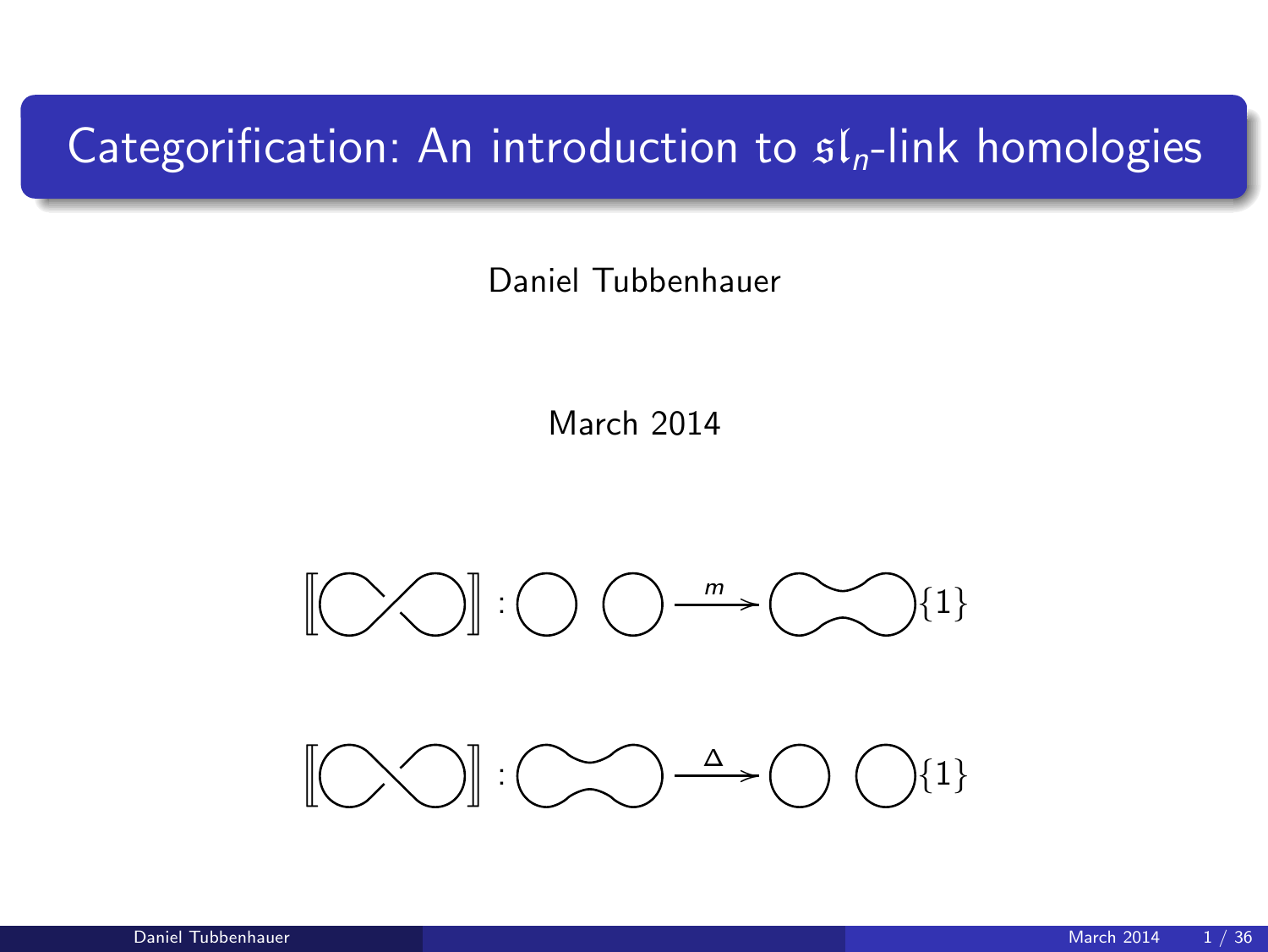#### 1 [What is categorification?](#page-2-0)

- **•** [From the viewpoint of "natural" constructions](#page-2-0)
- [From the viewpoint of topology](#page-6-0)

#### 2 [The uncategorified story](#page-9-0)

- **[The Khovanov cube](#page-9-0)**
- [The Jones polynomial](#page-12-0)

#### 3 [Its categorification!](#page-15-0)

- [The objects: Numbers "are" vector spaces](#page-15-0)
- [The morphisms: Integers "are" chain complexes](#page-22-0)

#### [The Reshetikhin-Turaev approach](#page-27-0)

- **[Reshetikhin-Turaev: Jones is an intertwiner](#page-27-0)**
- [Categorification?](#page-30-0)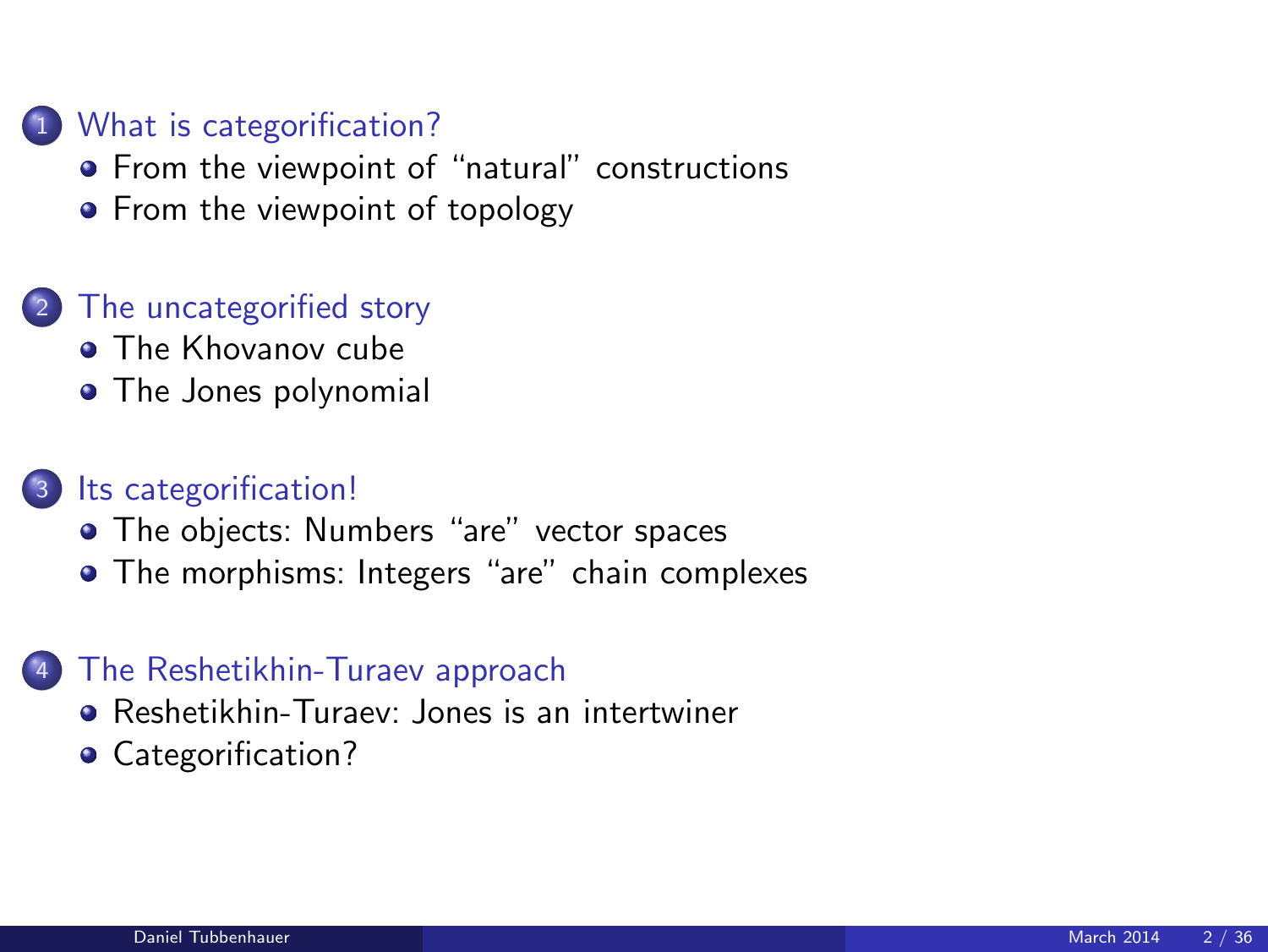Forced to reduce this presentation to one sentence, the author would choose:

Interesting integers are shadows of richer structures in categories.

The basic idea can be seen as follows. Take a "set-based" structure S and try to find a "category-based" structure C such that S is just a shadow of C.

Categorification, which can be seen as "remembering" or "inventing" information, comes with an "inverse" process called decategorification, which is more like "forgetting" or "identifying".

<span id="page-2-0"></span>Note that decategorification should be easy.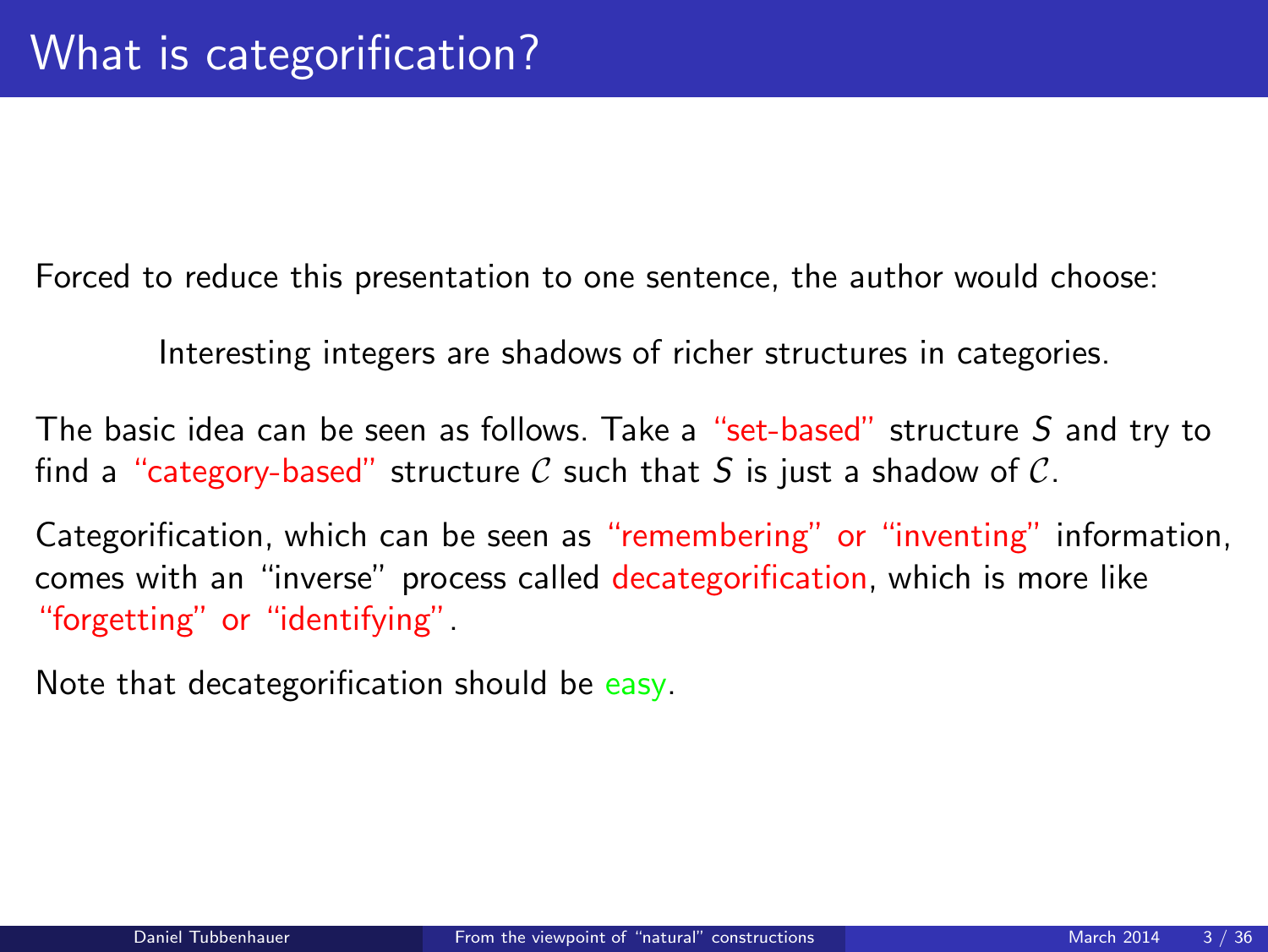Take  $C = K$ -**FinVec** for a fixed field K, i.e. objects are finite dimensional K-vector spaces  $V, V', \ldots$  and morphisms are  $K$ -linear maps  $f \colon V \to V'$  between them.  $\mathcal C$ categorifies N: We can go back by taking the dimension dim  $V \in N$ .

What is the upshot? Note the following:

 $\bullet$  Much information is lost if we only consider  $\mathbb N$ , i.e.

$$
n=n'\Leftrightarrow V\cong V'.
$$

- We have the power of linear algebra between V and V', i.e.  $\hom_K(V, V')$ .
- A vector space can carry additional structure.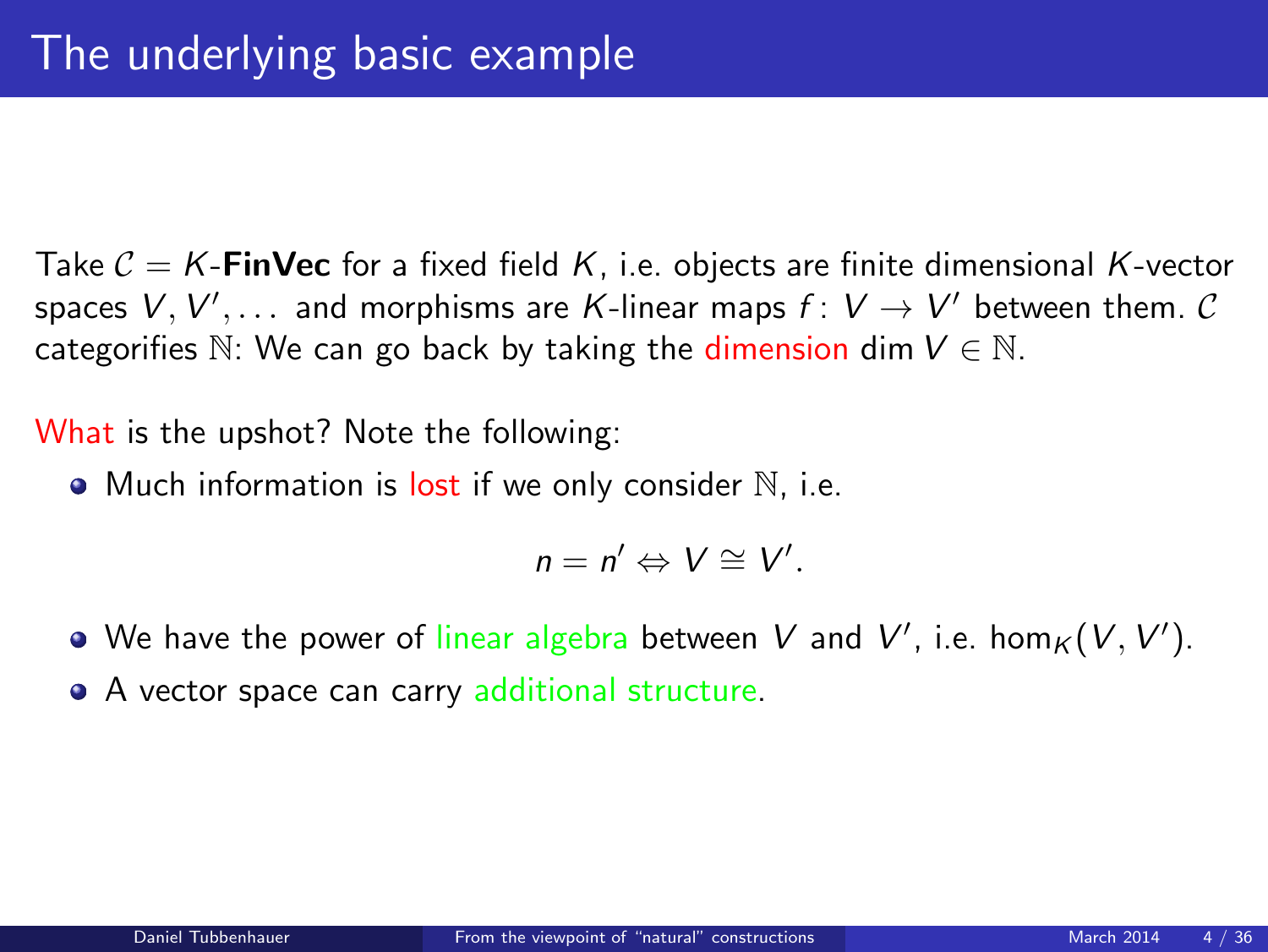The structure of  $N$  is reflected on a "higher" level!

• The direct sum  $\oplus$  and the tensor product  $\otimes_K$  categorify + and  $\cdot$ , i.e.

 $\dim(V\oplus V')=\dim V+\dim V'$  and  $\dim(V\otimes_K V')=\dim V\cdot \dim V'.$ 

 $\bullet$  The zero vector space 0 and the field K categorify the identities, i.e.

 $V \oplus 0 \cong V \cong 0 \oplus V$  and  $V \otimes_K K \cong V \cong K \otimes_K V$ .

• The injections and surjections categorify the order relation, i.e.

 $\exists f\colon V\hookrightarrow V'\Leftrightarrow \text{\sf dim}\ V\leq \text{\sf dim}\ V'$  and  $\exists f\colon V\twoheadrightarrow V'\Leftrightarrow \text{\sf dim}\ V\geq \text{\sf dim}\ V'.$ 

One can write down the categorified statements of other properties as "Addition and multiplication are associative and commutative" etc.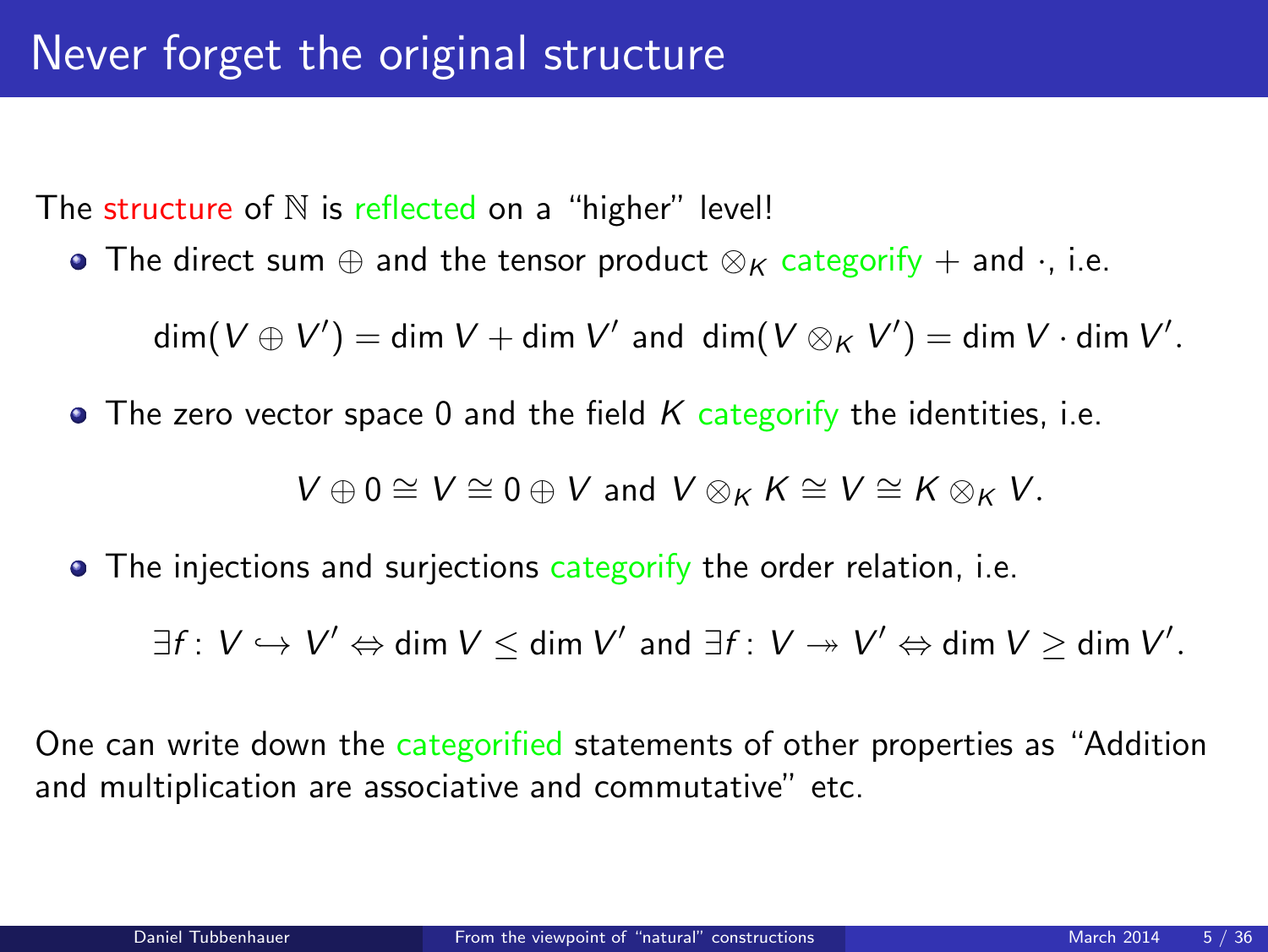Enhance  $C = K$ -FinVec to  $D = K$ -FinVec<sub>gr</sub>, i.e. objects are Z-graded, finite dimensional K-vector spaces  $V,V',\ldots$  and morphisms are degree preserving K-linear maps  $f: V \to V'$  between them.

Define the graded dimension by

$$
\mathrm{qdim}\left(V=\bigoplus_{j\in\mathbb{Z}}V^j\right)=\sum_{j\in\mathbb{Z}}q^j\,\mathrm{dim}\;V^j.
$$

 ${\cal D}$  categorifies  $\mathbb{N}[q,q^{-1}]$ : We can go back by taking  $\operatorname{qdim} V\in\mathbb{N}[q,q^{-1}]$ .

### Example(The dual numbers)

$$
A = \mathbb{Q}[X]/X^2 = \langle 1 \rangle^{+1} \oplus \langle X \rangle^{-1}
$$
 and  $qdim A = q + q^{-1} = [2]$ .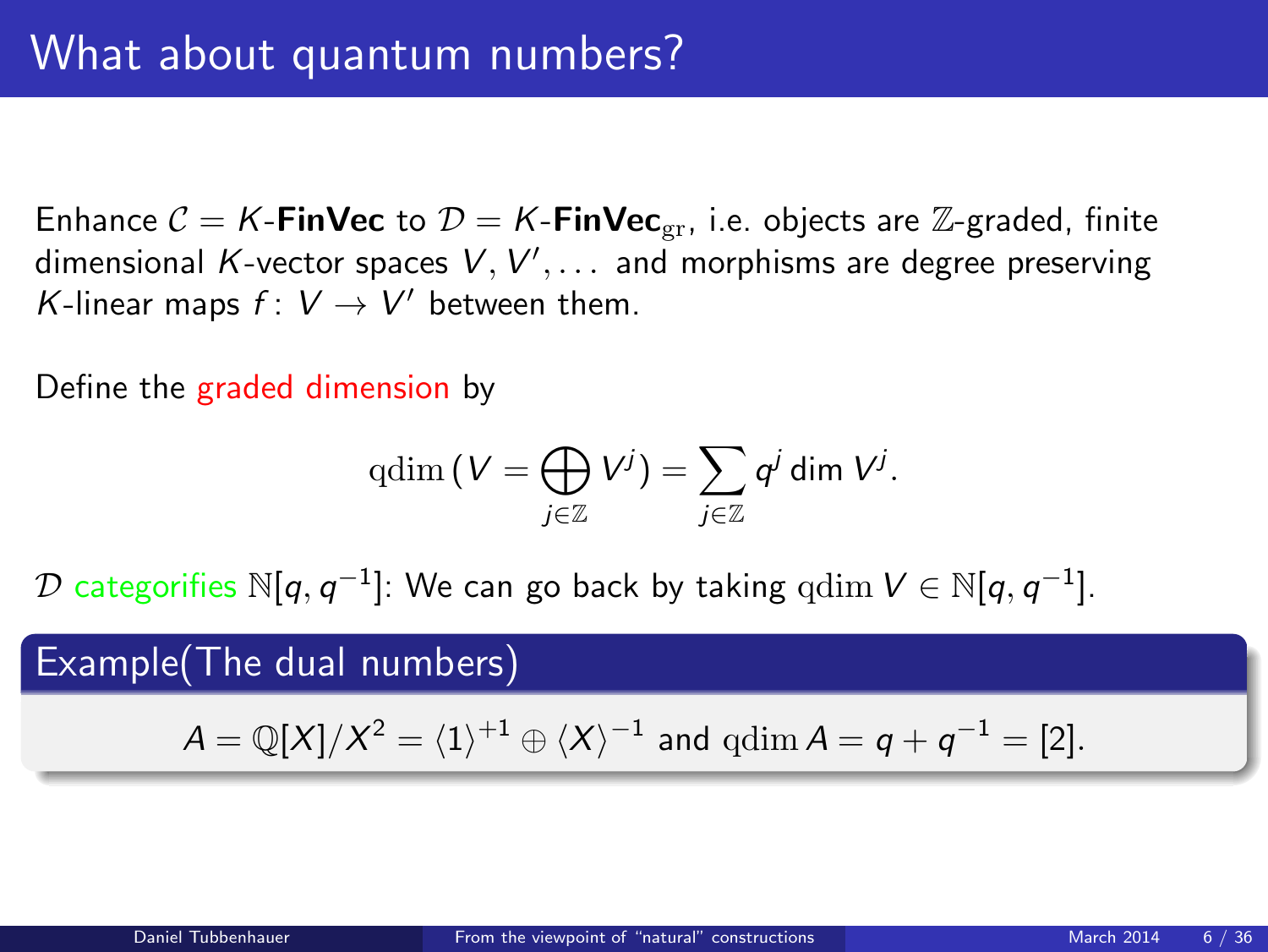A topological flavoured example goes back to Riemann (1857), Betti (1871) and Poincaré (1895): The Euler characteristic  $\chi(X)$  of a reasonable topological space.

Noether, Hopf and Alexandroff (1925) "categorified" this invariant as follows.

If we lift  $n, n' \in \mathbb{N}$  to the two K-vector spaces  $V, V'$  with dimensions dim  $V = n$ , dim  $V' = n'$ , then the difference  $n - n'$  lifts to the complex

<span id="page-6-0"></span>
$$
0 \longrightarrow V' \stackrel{d}{\longrightarrow} V \longrightarrow 0,
$$

for any linear map  $d$  and  $V$  in even homology degree.

Iterate: If we have already lifted  $n$  to the complex  $C$  and  $n'$  to  $C'$ , then we can lift  $n - n'$  to the cone

$$
\Gamma(\phi\colon\thinspace\mathcal{C}\to\mathcal{C}')\colon\cdots\to\mathcal{C}_i\oplus\mathcal{C}'_{i-1}\stackrel{\tilde{d}}\to\mathcal{C}_{i+1}\oplus\mathcal{C}'_i\to\ldots.
$$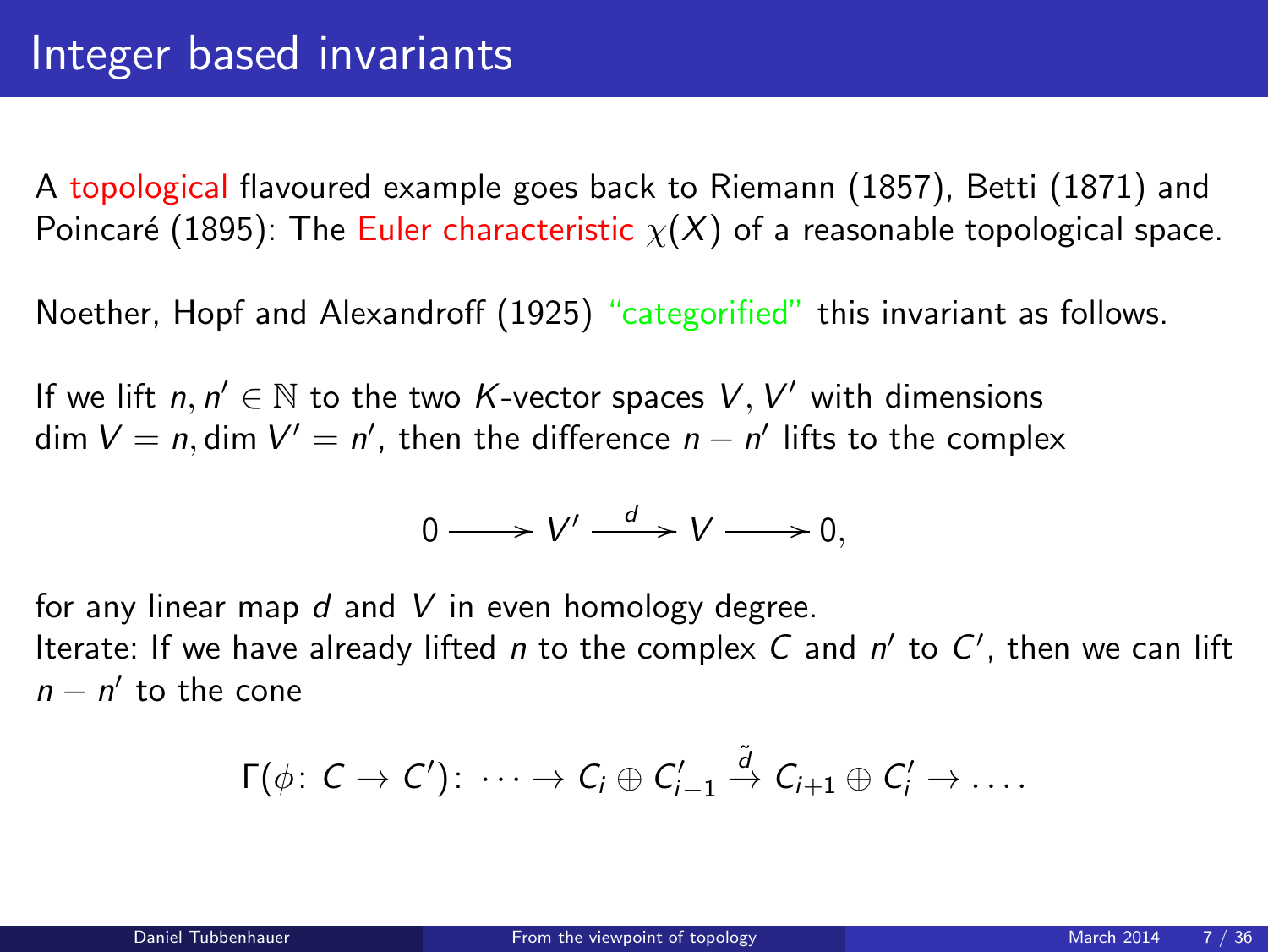For each (singular) chain complex

$$
(C(X), d_*) = \cdots \xrightarrow{d_{-2}} C_{-1}(X, \mathbb{Q}) \xrightarrow{d_{-1}} C_0(X, \mathbb{Q}) \xrightarrow{d_0} C_1(X, \mathbb{Q}) \xrightarrow{d_1} \cdots
$$
 define

$$
\mathrm{tdim}\,(C(X))=\sum_{i\in\mathbb{Z}}t^i\,\mathrm{dim}(\mathrm{ker}\ d_i/\mathrm{im}\ d_{i-1})=\sum_{i\in\mathbb{Z}}t^i\,\underset{b_i(X)}{\underbrace{\mathrm{dim}\ H_i(X,\mathbb{Q})}}.
$$

For example

$$
\mathrm{tdim}\left(\mathcal{C}(S^1)\right)=1+t.
$$

Conclusion (Noether): The  $(C(X), d_*)$  categorifies  $\chi(X)$  by taking  $t = -1$ .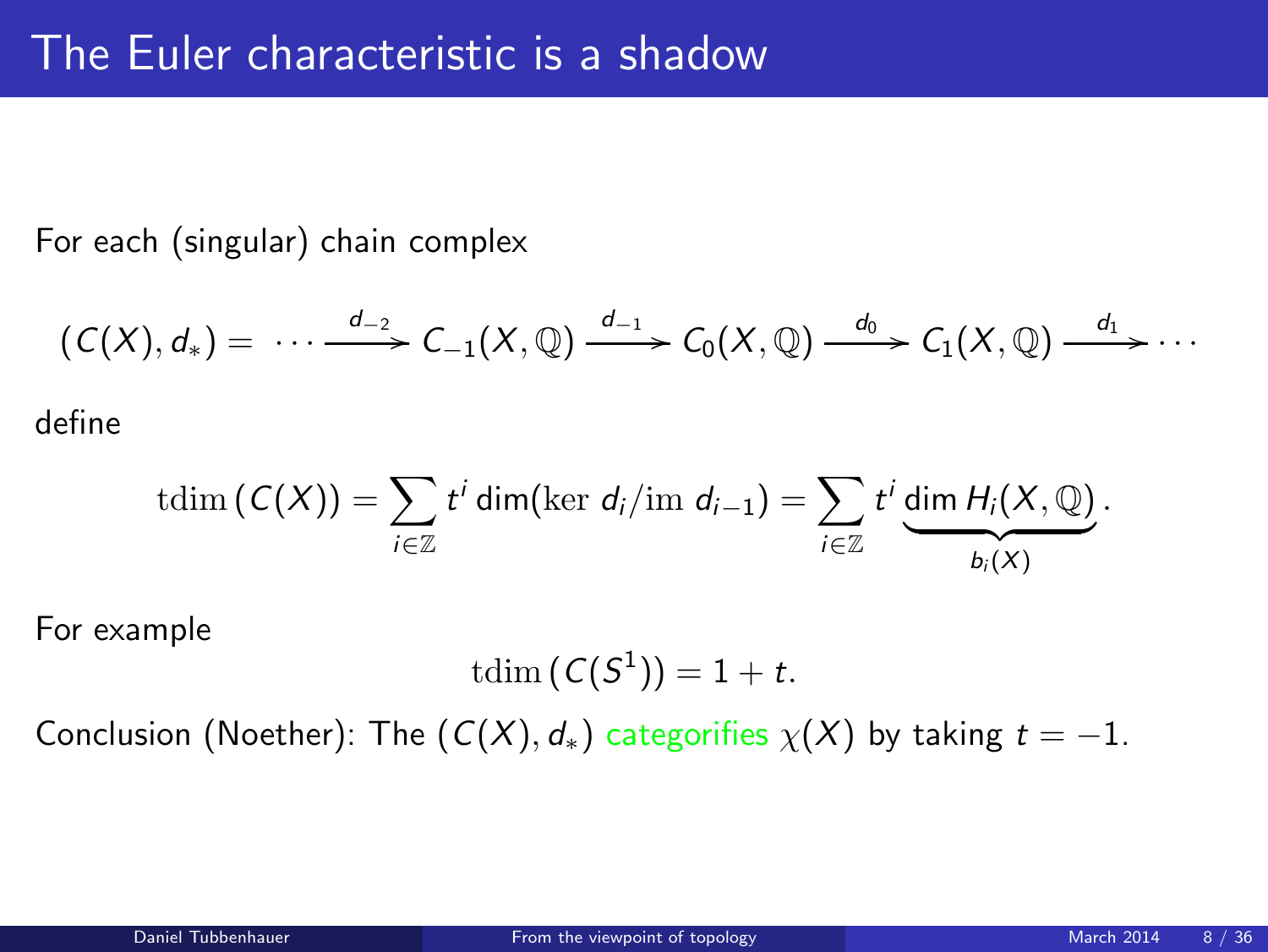We note the following observations.

- The homology extends to a functor and provides information about continuous maps as well.
- Again, chain maps tell how some complexes are related.
- The space  $H_i(X, \mathbb{O})$  is a  $\mathbb{O}$ -vector space and  $b_i(X)$  is just a number: More information of X is encoded.
- Singular homology works for all topological spaces and the homological Euler characteristic can be defined for a huge class of spaces.
- More sophisticated constructions like multiplication in cohomology provide even more information.
- $\bullet$  Not the main point, but: The  $H_i(X, \mathbb{Q})$  are better invariants than the  $b_i(X)$ .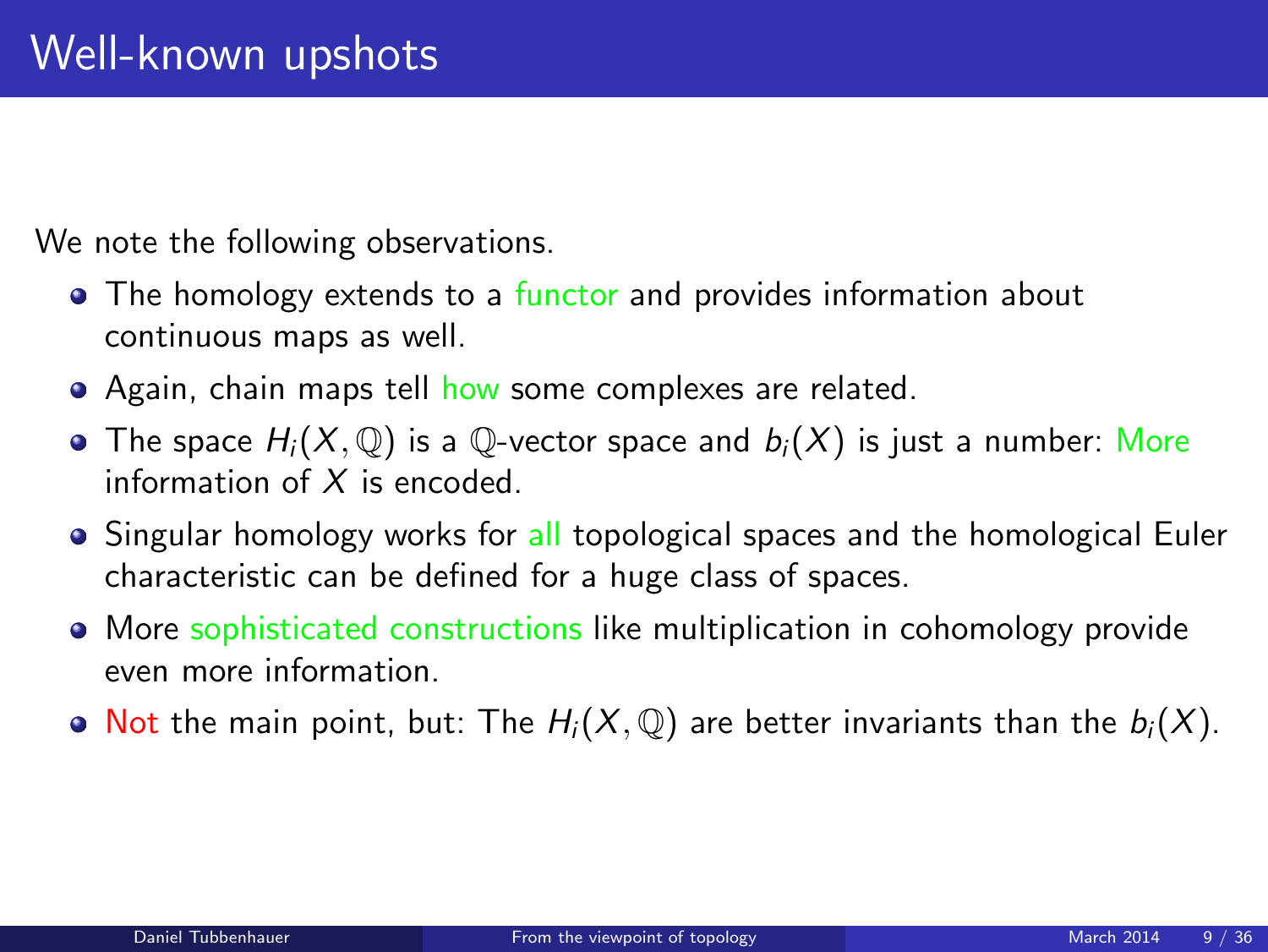# Crossing resolutions

Given a diagram of a link  $L_D$  with ordered crossings  $cr_1, \ldots, cr_n$ . The 0-resolution and the 1-resolution of the k-th crossing are locally defined by

<span id="page-9-0"></span>

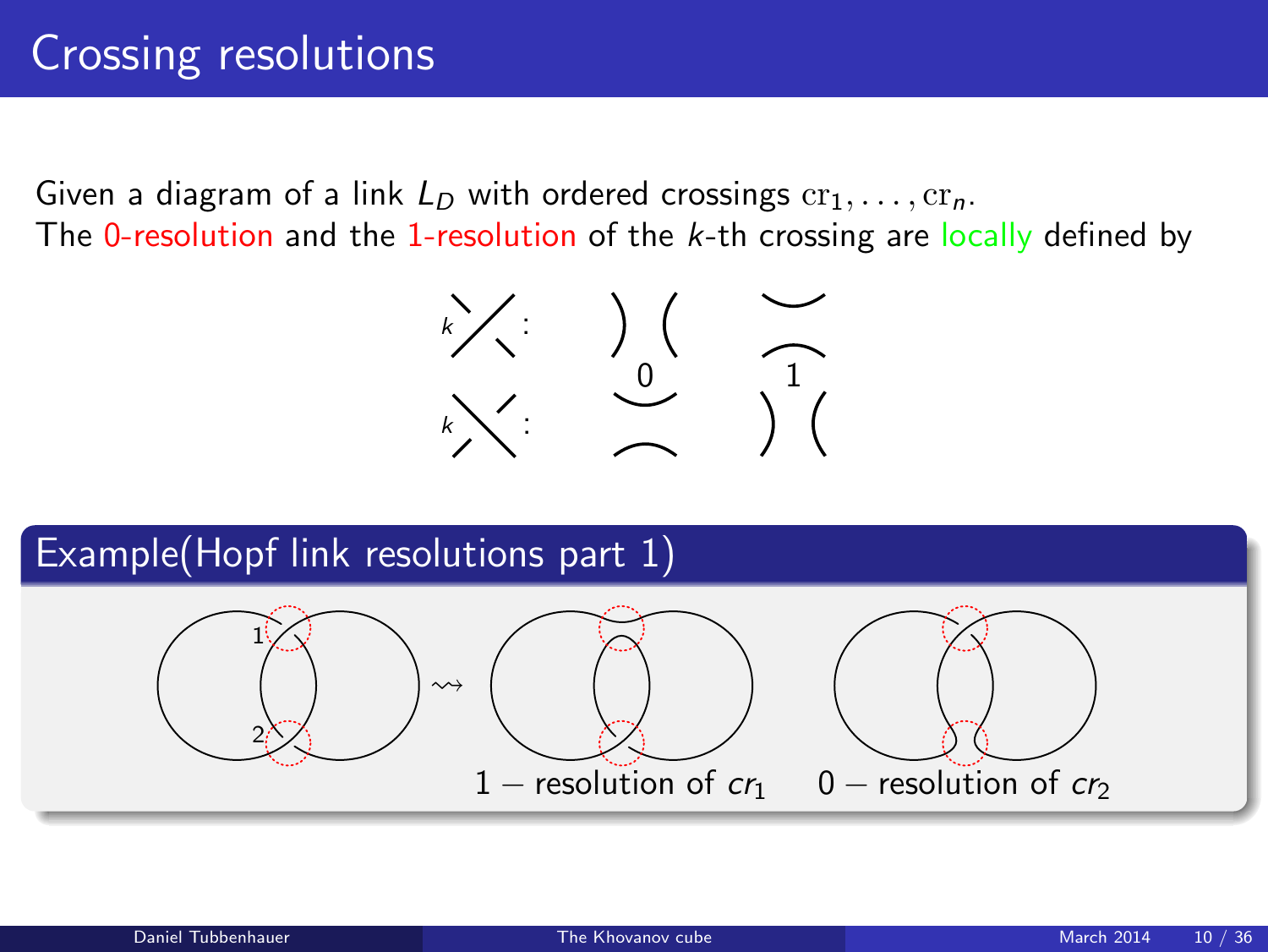# Link resolutions

Given a diagram of a link  $L_D$  with ordered crossings  $cr_1, \ldots, cr_n$ . An element  $\vec{r} = r_1 \ldots r_n \in \{0,1\}^n$ , i.e. ordered strings of 0's and 1's of length  $n$ , is called an (abstract)  $\vec{r}$ -resolution of  $L_D$ . A  $\vec{r}$ -resolution of  $L_D$  is inductively defined by applying the  $r_k$ -resolution to the crossing  $cr_k$ .

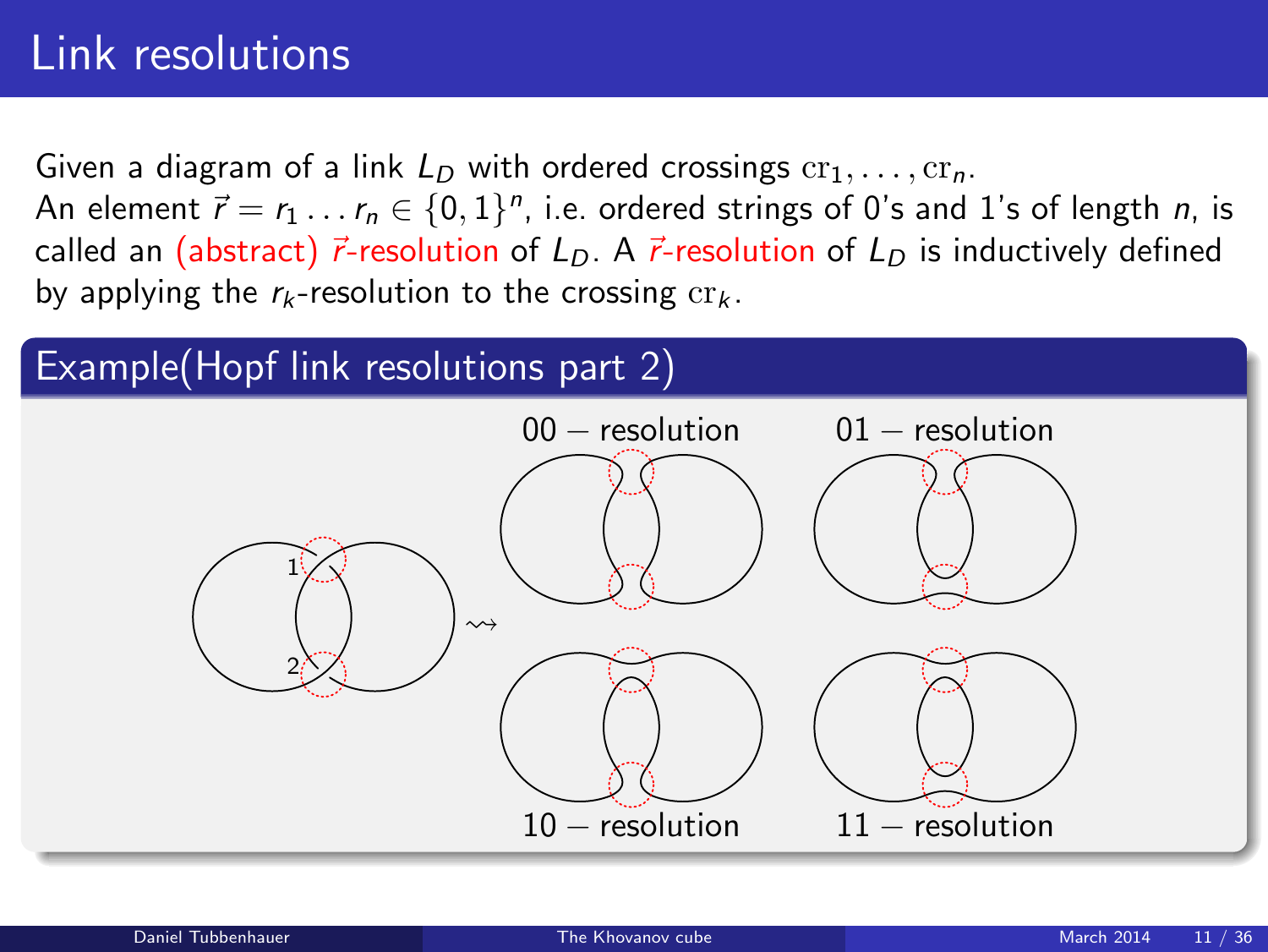# The Khovanov cube

Given a diagram of a link  $L_D$  with ordered crossings  $cr_1, \ldots, cr_n$ . Define the Khovanov cube of  $L<sub>D</sub>$  to be the 1-skeleton of the *n*-dimensional hypercube [0, 1]<sup>n</sup> whose vertices are replaced by the corresponding  $\vec{r}$ -resolution of  $L_D$ .

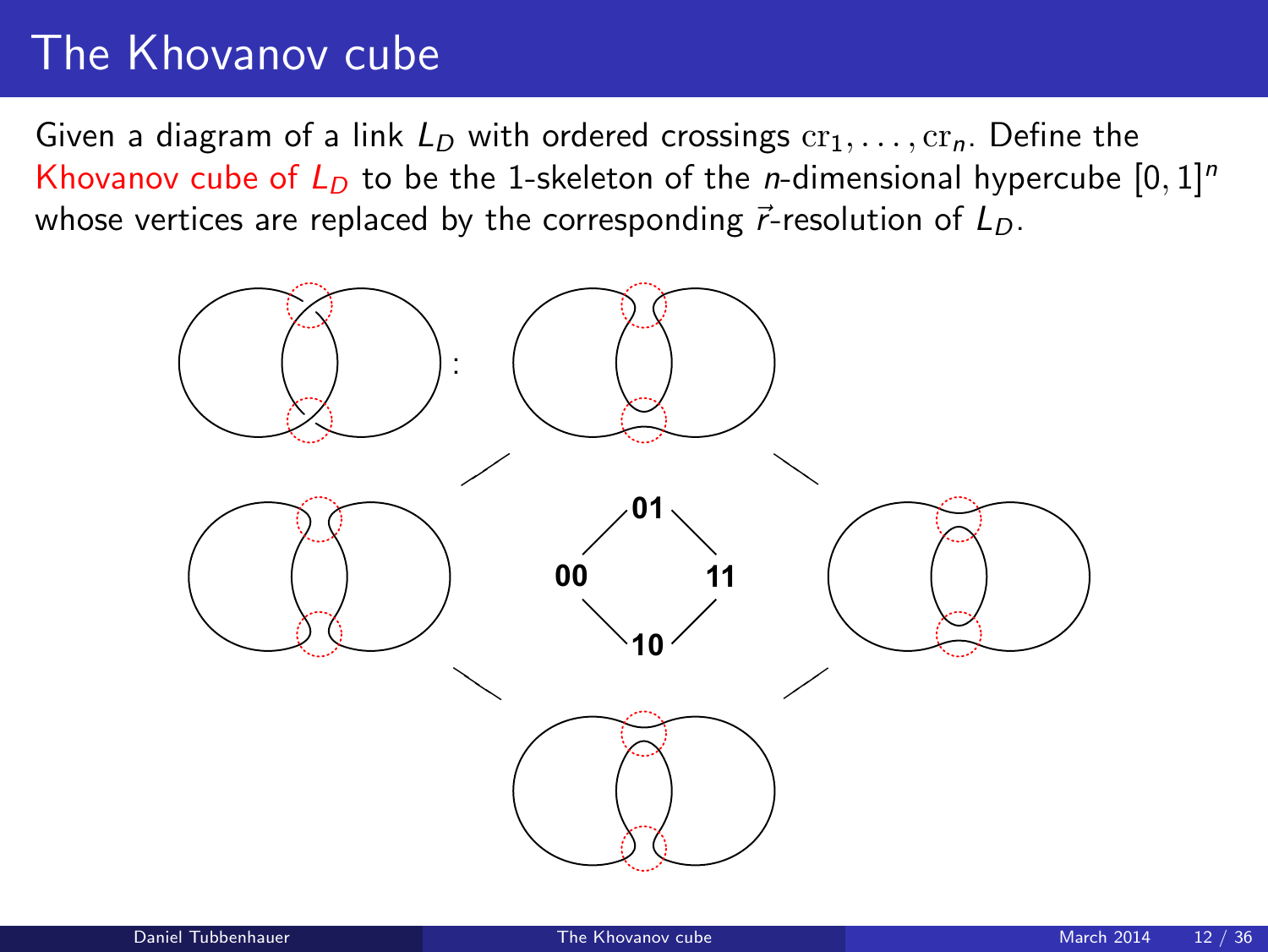Let  $L_D$  be a diagram of an oriented link. Set  $[2]=q+q^{-1}$  and

 $n_{+}$  = number of crossings  $\chi$  n<sub>−</sub> = number of crossings  $\chi$ 

### Definition/Theorem(Jones 1984, Kauffman 1987)

The bracket polynomial of the diagram  $L_D$  (without orientations) is a polynomial  $\langle L_D \rangle \in \mathbb{Z}[q,q^{-1}]$  given by the following recursive local rules.

 $\lozenge$   $\langle \emptyset \rangle = 1$  (normalization).

• 
$$
\langle \rangle \langle \rangle = \langle \rangle
$$
  $\langle \rangle - q \langle \rangle$  (recursion step 1a).

- $\bullet$   $\langle \searrow \rangle = \langle \searrow \rangle q \langle \rangle$  ( $\rangle$  (recursion step 1b).
- $\bullet$   $\langle \bigcirc \amalg L_D \rangle = [2] \cdot \langle L_D \rangle$  (recursion step 2).
- <span id="page-12-0"></span> $[2]J(L_D) = (-1)^{n_{-}} q^{n_{+}-2n_{-}} \langle L_D \rangle$  (Re-normalization).

The polynomial  $J(\cdot)\in \mathbb{Z}[q,q^{-1}]$  is an invariant of oriented links.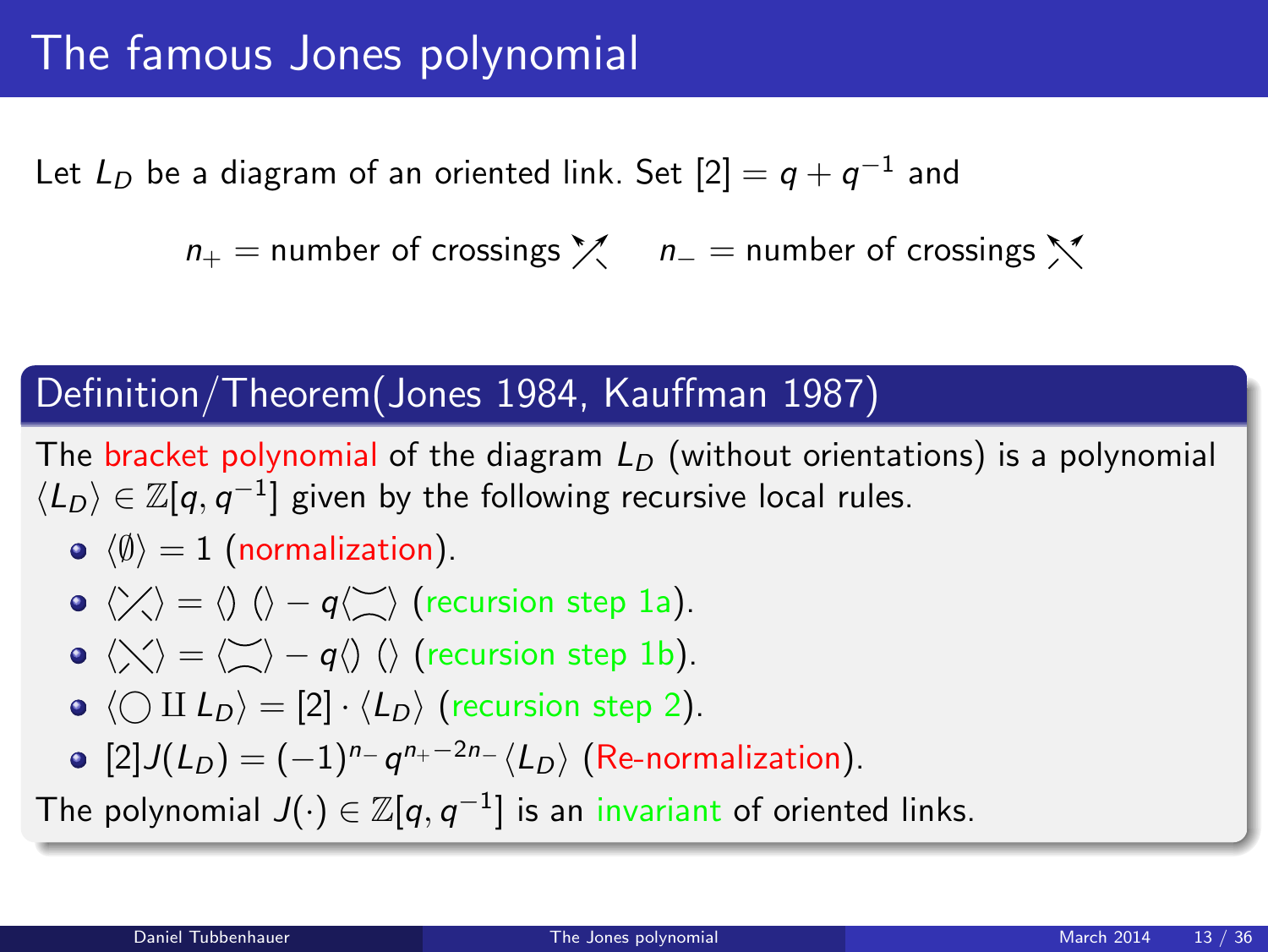

Thus,  $J(\text{Hopf}) = q + q^5 \neq [2] = J(\bigcirc \bigcirc)$ , i.e. the Hopf link is not trivial!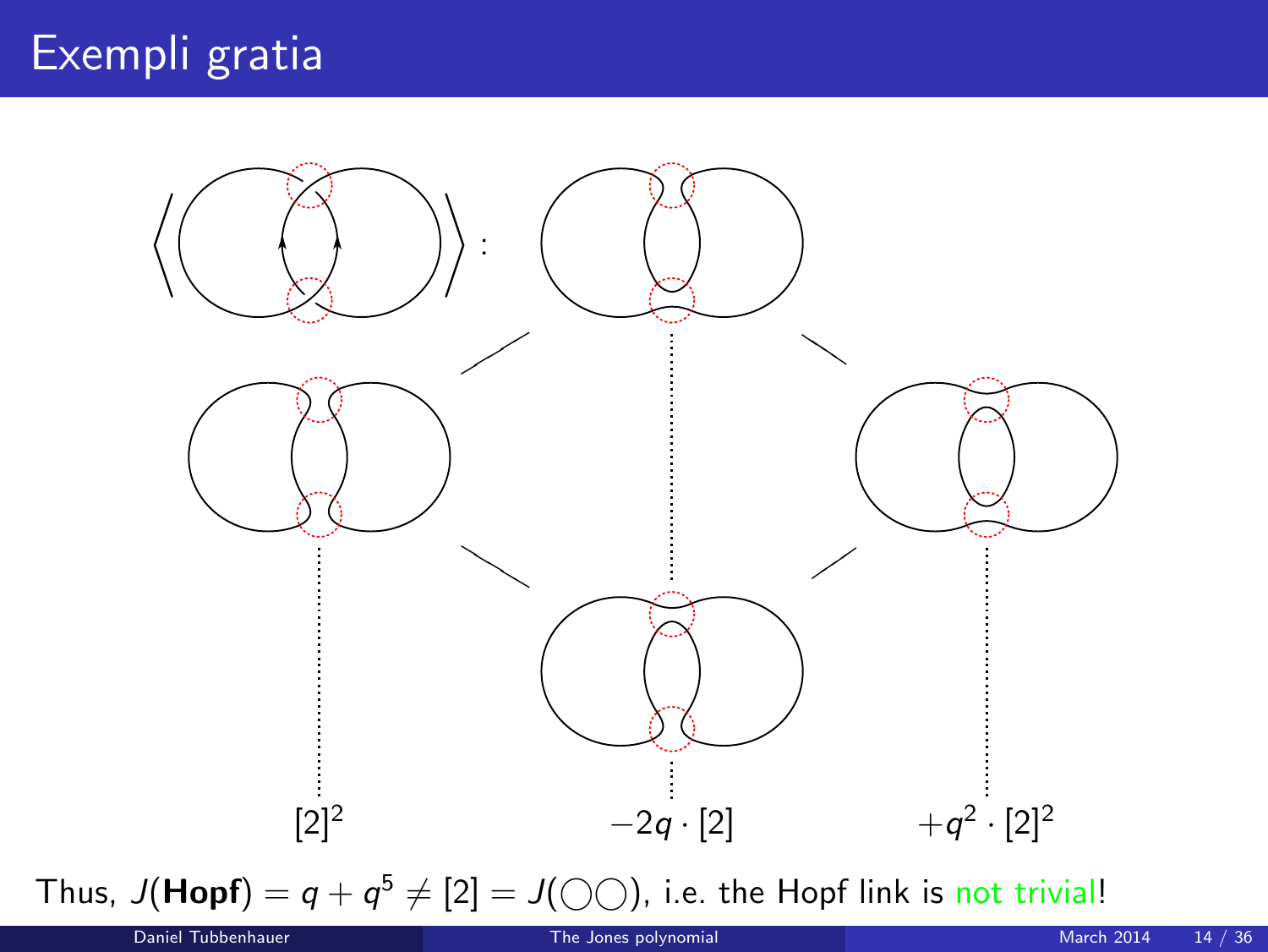### Let's categorify everything!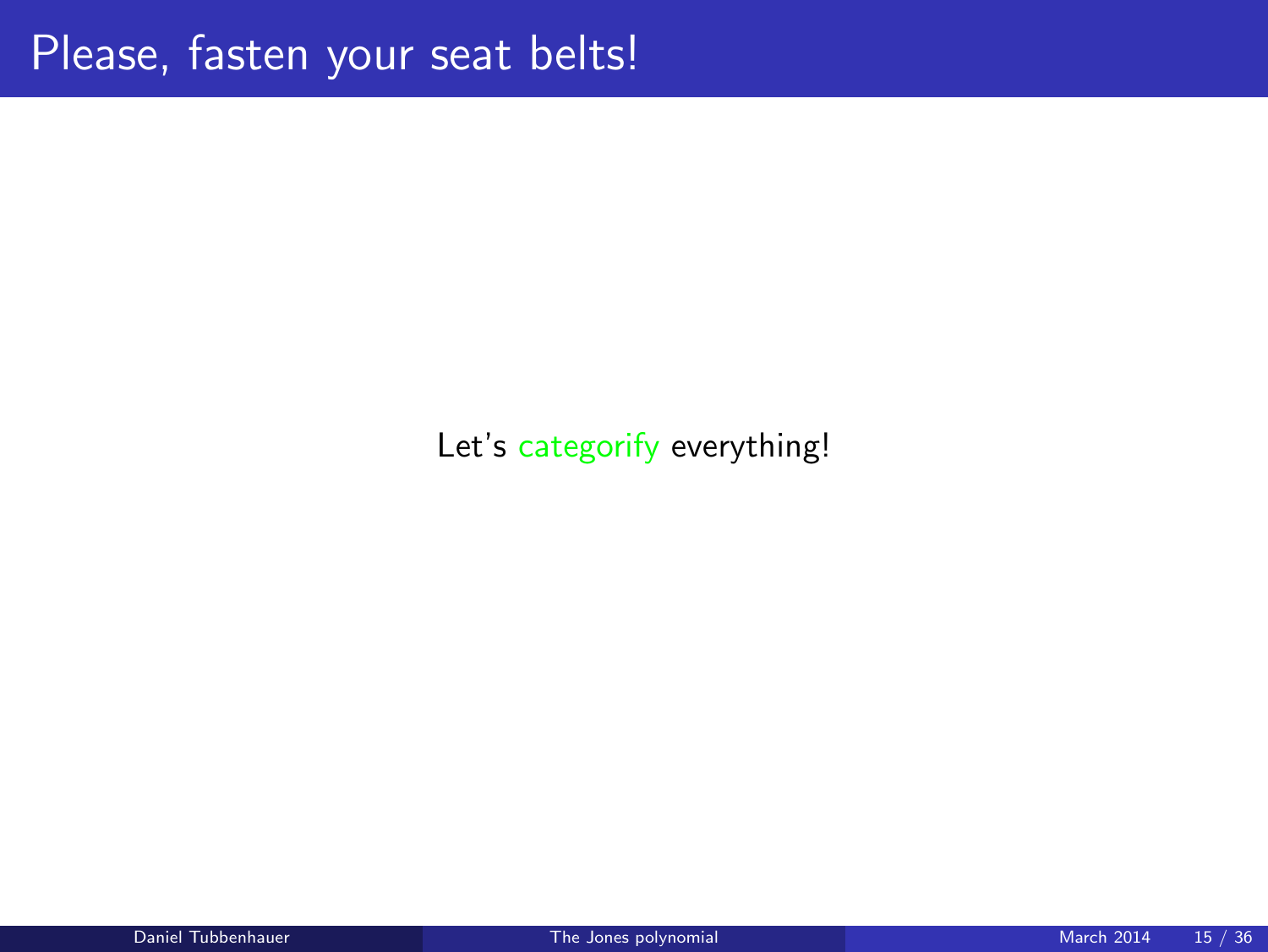#### Idea(Khovanov 1999)

Recall: A quantum number  $Q \in \mathbb{N}[q,q^{-1}]$  can be categorified using graded vector spaces and an integer  $z \in \mathbb{Z}$  can be categorified using chain complexes. Khovanov: There should be a chain complex of graded vector spaces for each  $L_D$ , denoted by  $\mathsf{Kh}(L_D)$ , with graded *i-*th homology group  $\bigoplus_{j\in\mathbb{Z}}H^{j}_{i}(L_D)$ , such that

<span id="page-15-0"></span>tqdim 
$$
(\mathbf{Kh}(L_D)) = \sum_{i,j \in \mathbb{Z}} t^i q^j \dim H_i^j(L_D)
$$
  

$$
\chi_q(\mathbf{Kh}(L_D)) = \sum_{i,j \in \mathbb{Z}} (-1)^i q^j \dim H_i^j(L_D) = [2]J(L_D),
$$

i.e. taking the graded Euler characteristic  $\chi_{\alpha}(\cdot)$  gives the Jones polynomial.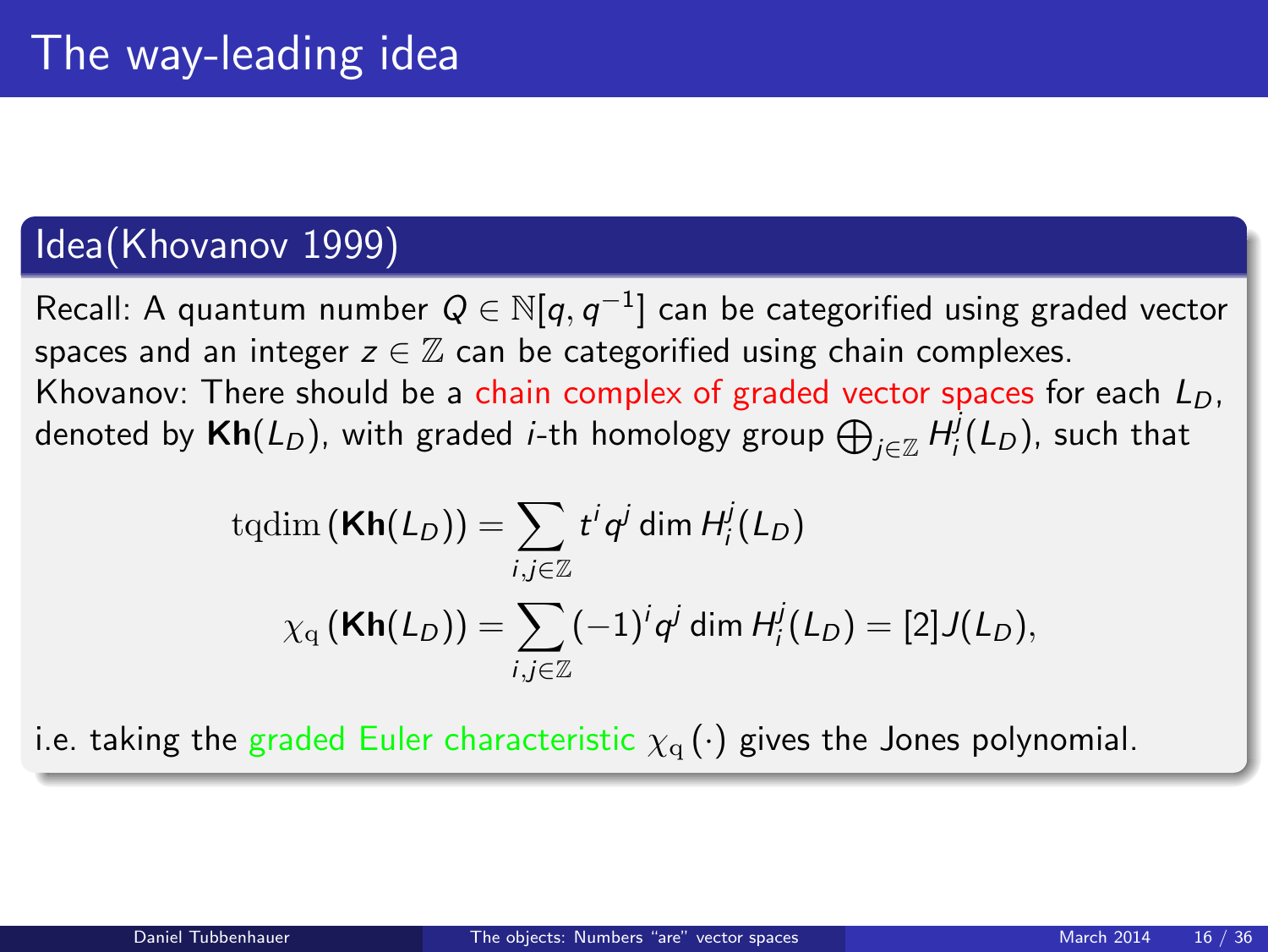Set  $C = \mathsf{Ch}_b(\mathbb{Q} - \mathsf{FinVec}_{\text{cr}})$ , i.e. the category of bounded chain complexes of finite dimensional, graded, Q-vector spaces. Define the bracket  $\llbracket L_D \rrbracket$  and the Khovanov complex  $\mathsf{Kh}(L_\mathsf{D})$  as objects of C by categorifying the rules for the Jones polynomial. That is we discuss now how to fill the following table (ordered from "easy" to "hard").

| Uncategorified world                                                                              | Categorified world |
|---------------------------------------------------------------------------------------------------|--------------------|
| $\langle \emptyset \rangle = 1$                                                                   |                    |
| $[2]J(L_D) = (-1)^{n}q^{n_+ - 2n_-}\langle L_D \rangle$                                           |                    |
| $\langle \bigcirc \amalg L_D \rangle = [2] \cdot \langle L_D \rangle$                             |                    |
| $\langle \rangle \langle \rangle = \langle \rangle$ $\langle \rangle - q \langle \rangle \rangle$ |                    |
| $\langle \bigvee \rangle = \langle \bigtriangleup \rangle - q \langle \rangle$                    |                    |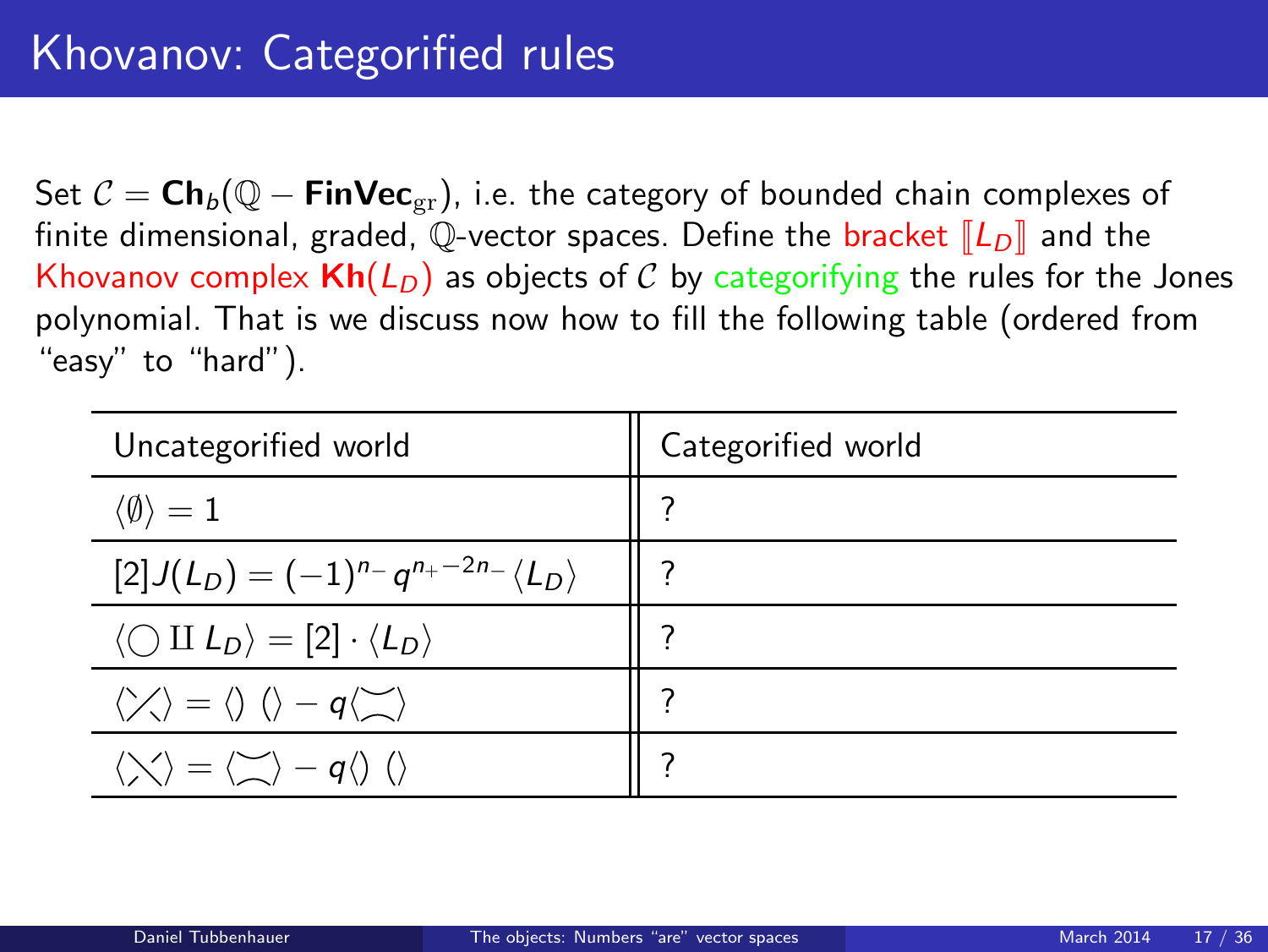# Normalization is simple

The normalization and re-normalization are simple. We only need to set a value for the empty diagram and shift in homology degree

$$
\big(\bigoplus_{i,j\in\mathbb{Z}}H^j_i(L_D)\big)\langle k\rangle=\bigoplus_{i,j\in\mathbb{Z}}H^j_{i-k}(L_D)
$$

and quantum degree

$$
\big(\bigoplus_{i,j\in\mathbb{Z}}H_i^j(L_D)\big)\{k\}=\bigoplus_{i,j\in\mathbb{Z}}H_i^{j-k}(L_D).
$$

| Uncategorified world                                                                              | Categorified world                                                                 |
|---------------------------------------------------------------------------------------------------|------------------------------------------------------------------------------------|
| $\langle \emptyset \rangle = 1$                                                                   | $\llbracket \emptyset \rrbracket = 0 \longrightarrow \mathbb{Q} \longrightarrow 0$ |
| $[2]J(L_D) = (-1)^{n} - q^{n+2n} \langle L_D \rangle$                                             | $\mathsf{Kh}(L_D) = [L_D] \langle n_{-} \rangle \{ n_{+} - 2n_{-} \}$              |
| $\langle \bigcirc \amalg L_D \rangle = [2] \cdot \langle L_D \rangle$                             |                                                                                    |
| $\langle \rangle \langle \rangle = \langle \rangle$ $\langle \rangle - q \langle \rangle \rangle$ |                                                                                    |
| $\langle \bigvee \rangle = \langle \bigtriangleup \rangle - q \langle \rangle$ ()                 |                                                                                    |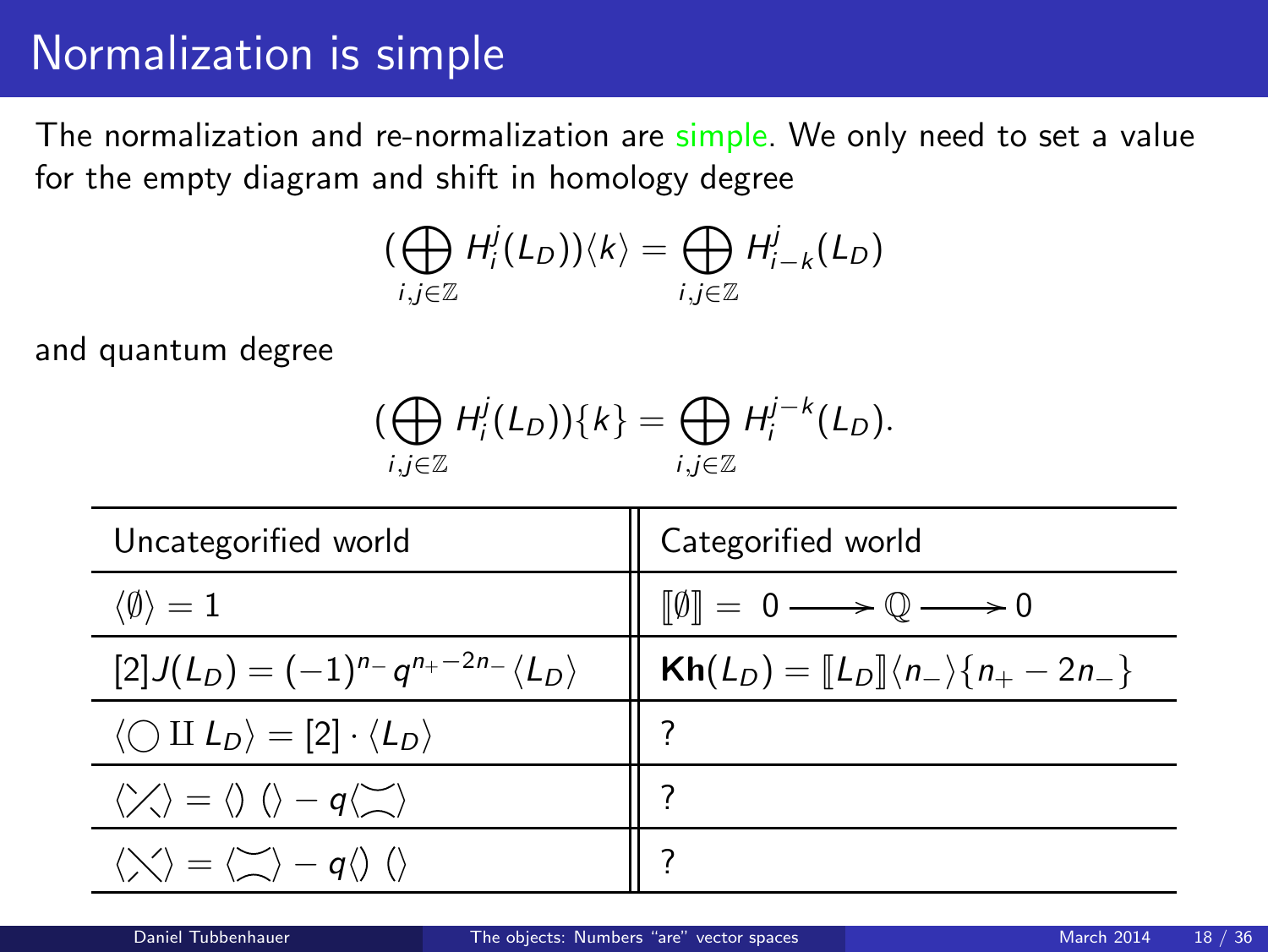## The dual numbers as basic piece

Recall the  $A = \mathbb{Q}[X]/X^2 = \langle 1 \rangle^{+1} \oplus \langle X \rangle^{-1}.$  It categorifies quantum [2], i.e  $\operatorname{qdim} A = \textsf{q} + \textsf{q}^{-1} = [2].$  Moreover, recall that the second recursion rule gives

$$
\langle \bigcirc \rangle = [2] \cdot \langle \emptyset \rangle = [2] \Rightarrow \langle \bigcirc \bigcirc \rangle = [2] \cdot \langle \bigcirc \rangle = [2]^2 \text{ etc.}
$$

Recall that  $\cdot$  is categorified by  $\otimes$ . Thus, Khovanov proposed:

| Uncategorified world                                                                              | Categorified world                                                                 |
|---------------------------------------------------------------------------------------------------|------------------------------------------------------------------------------------|
| $\langle \emptyset \rangle = 1$                                                                   | $\llbracket \emptyset \rrbracket = 0 \longrightarrow \mathbb{Q} \longrightarrow 0$ |
| $[2]J(L_D) = (-1)^{n}q^{n+2n} \langle L_D \rangle$                                                | $\mathsf{Kh}(L_D) = [\![L_D]\!](n_-)\{n_+ - 2n_-\}\$                               |
| $\langle \bigcirc \amalg L_D \rangle = [2] \cdot \langle L_D \rangle$                             | $\llbracket \bigcirc \amalg L_D \rrbracket = A \otimes \llbracket L_D \rrbracket$  |
| $\langle \rangle \langle \rangle = \langle \rangle$ $\langle \rangle - q \langle \rangle \rangle$ |                                                                                    |
| $\langle \bigvee \rangle = \langle \bigtriangleup \rangle - q \langle \rangle$                    |                                                                                    |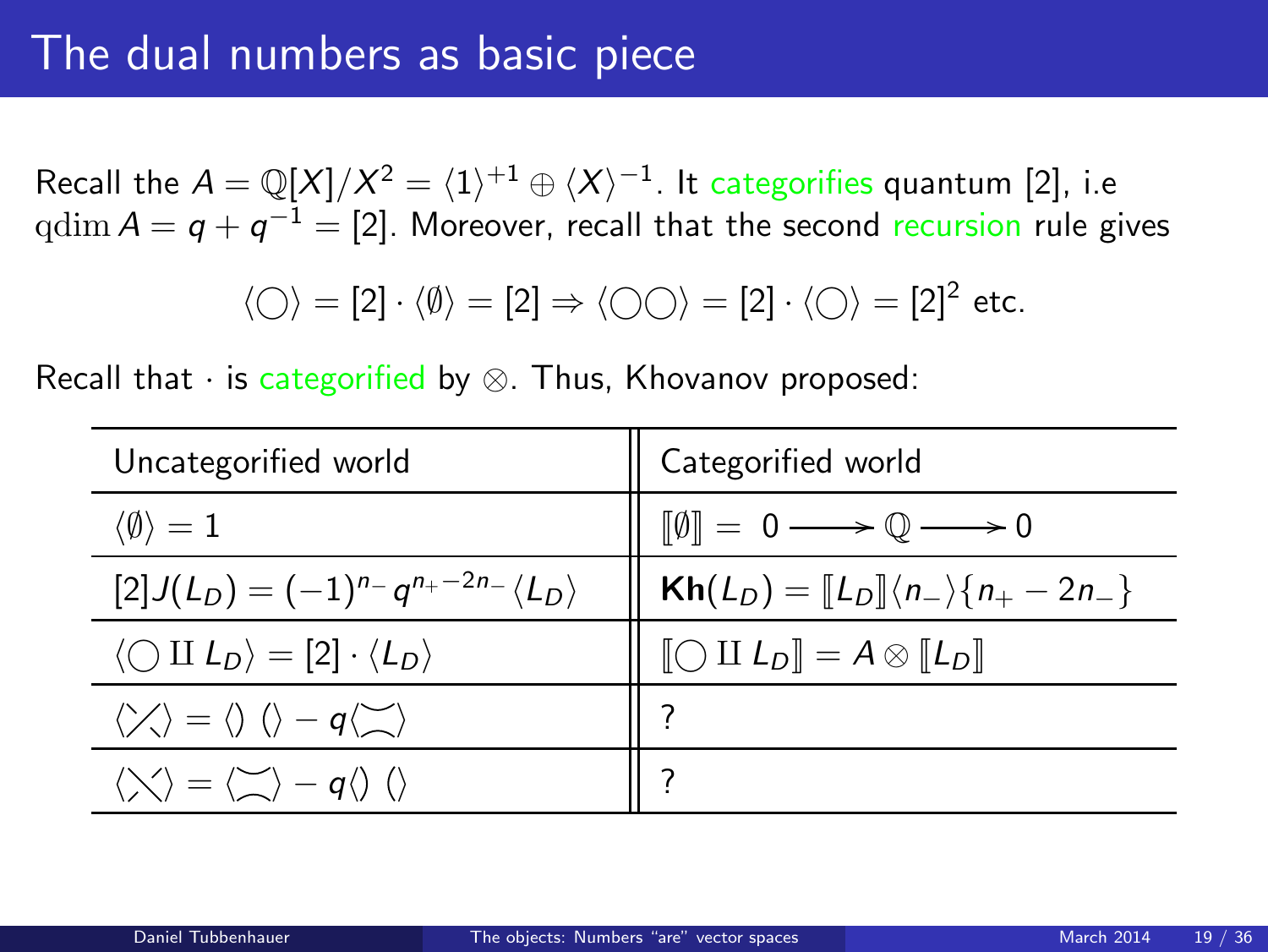## The cone complex

Given two chain complexes  $A=(A_i, a_i)$  and  $B=(B_i, b_i)$  and a chain morphisms  $d: A \rightarrow B$  between them, define the cone

$$
\Gamma(d: A \to B) = \ldots \longrightarrow A_i \oplus B_{i-1} \xrightarrow{\begin{pmatrix} a_i & 0 \\ d_i & -b_i \end{pmatrix}} A_{i+1} \oplus B_i \longrightarrow \ldots
$$

Assume that we know what  $d_*$  is. Then Khovanov proposed:

| Uncategorified world                                                                              | Categorified world                                                                                                                          |
|---------------------------------------------------------------------------------------------------|---------------------------------------------------------------------------------------------------------------------------------------------|
| $\langle \emptyset \rangle = 1$                                                                   | $\llbracket \emptyset \rrbracket = 0 \longrightarrow \mathbb{Q} \longrightarrow 0$                                                          |
| $[2]J(L_D) = (-1)^{n} - q^{n_+ - 2n_-} \langle L_D \rangle$                                       | $\mathsf{Kh}(L_D) = [L_D] \langle n_{-} \rangle \{n_{+} - 2n_{-}\}\$                                                                        |
| $\langle \bigcirc \amalg L_D \rangle = [2] \cdot \langle L_D \rangle$                             | $\llbracket \bigcirc \amalg L_D \rrbracket = A \otimes \llbracket L_D \rrbracket$                                                           |
| $\langle \rangle \langle \rangle = \langle \rangle$ $\langle \rangle - q \langle \rangle \rangle$ | $\left[\nearrow\right] = \Gamma(d_*\colon\llbracket)\ (\rrbracket \to \llbracket\searrow\rrbracket\{1\})$                                   |
| $\langle \setminus \rangle = \langle \subseteq \rangle - q \langle \rangle$ ()                    | $\llbracket \bigtriangledown \rrbracket = \Gamma(d_*\colon \llbracket \bigtriangledown \rrbracket \to \llbracket) \ (\llbracket \{1\} \} )$ |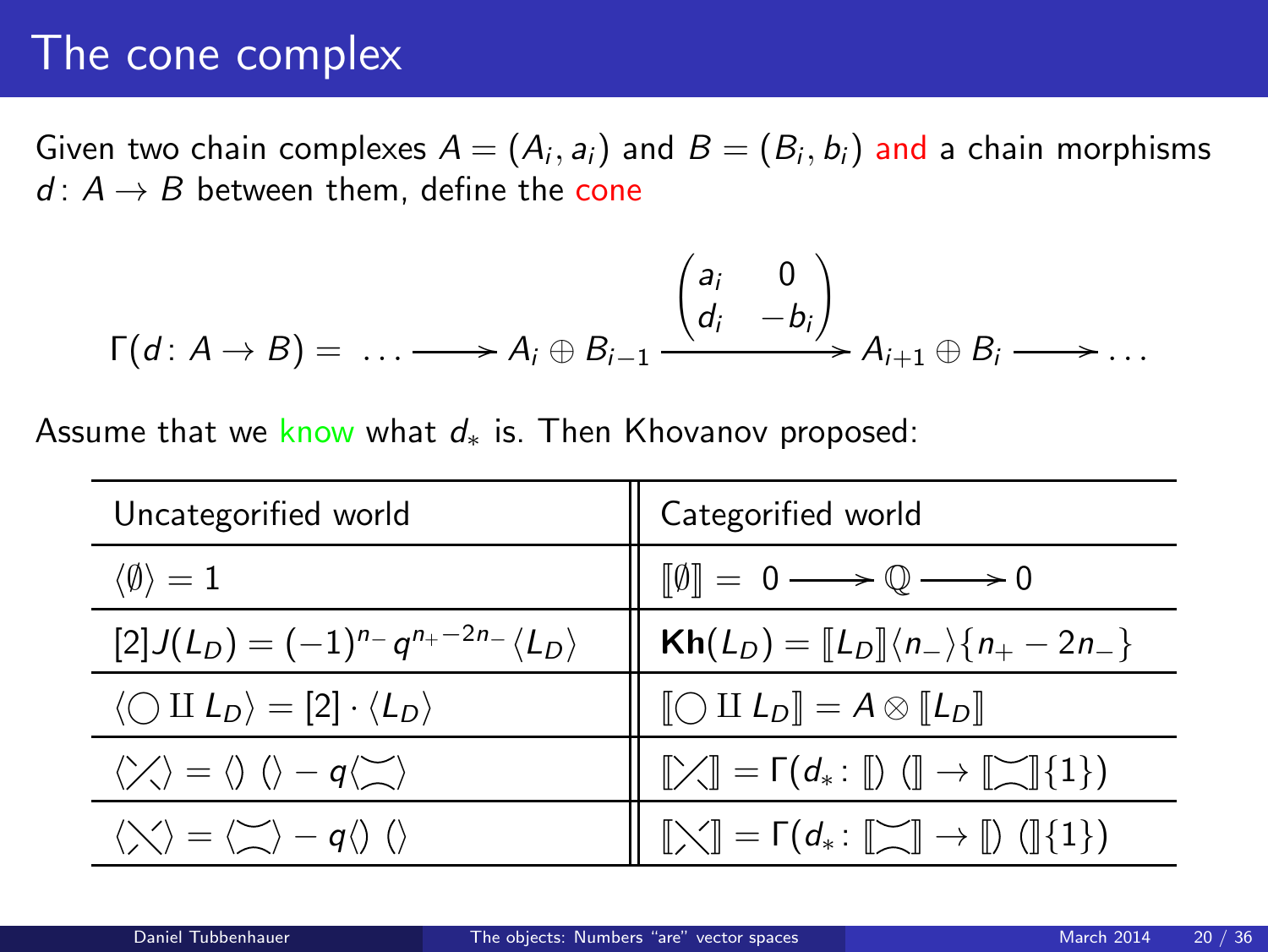# A recursive procedure

The calculation of the Khovanov complex is recursive, i.e. replacing the first crossing with the cone rule gives (I skip to denote Γ):



Replacing the second crossing gives



and

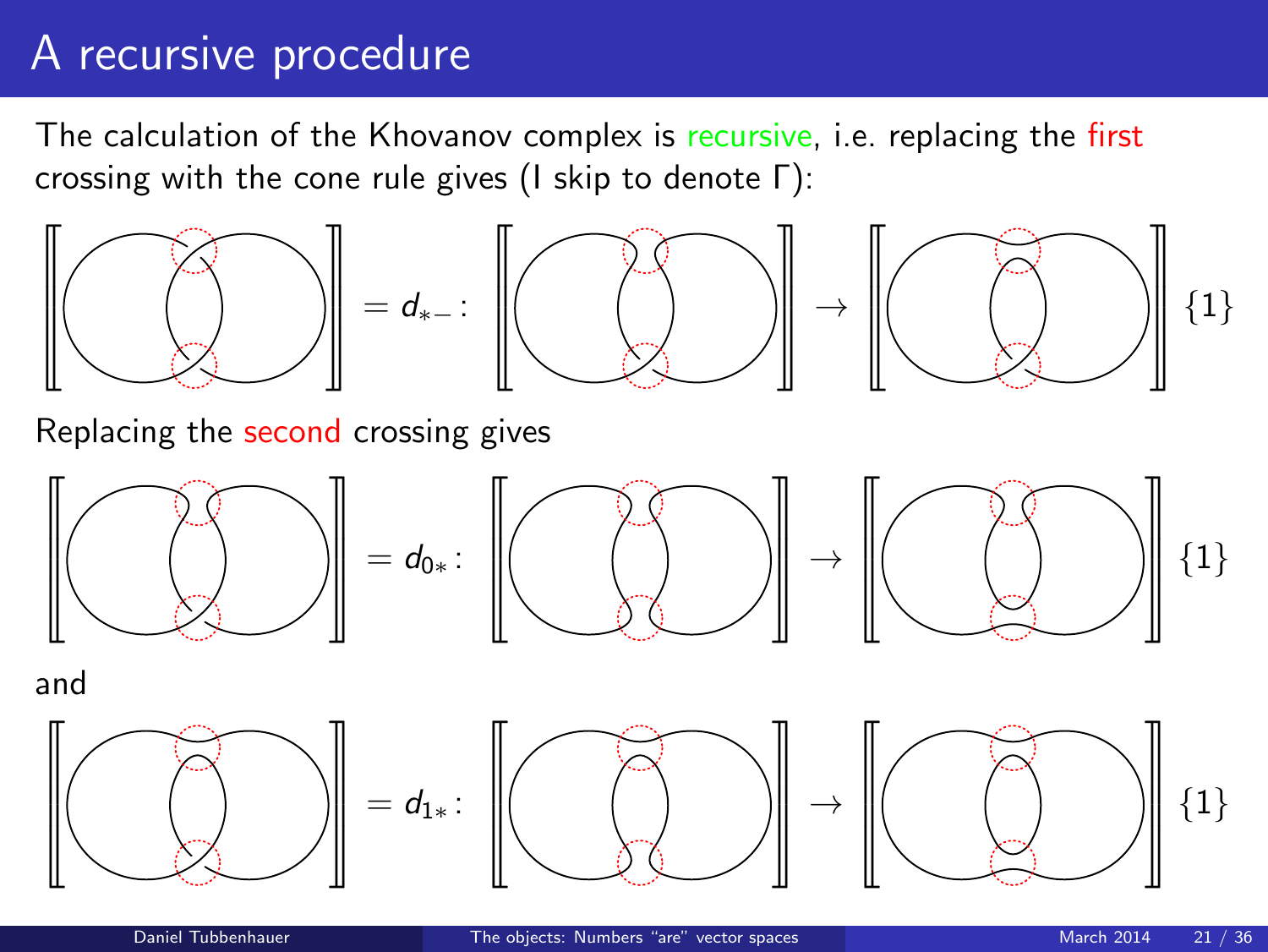# Only the differentials are missing



#### Only the differentials are missing!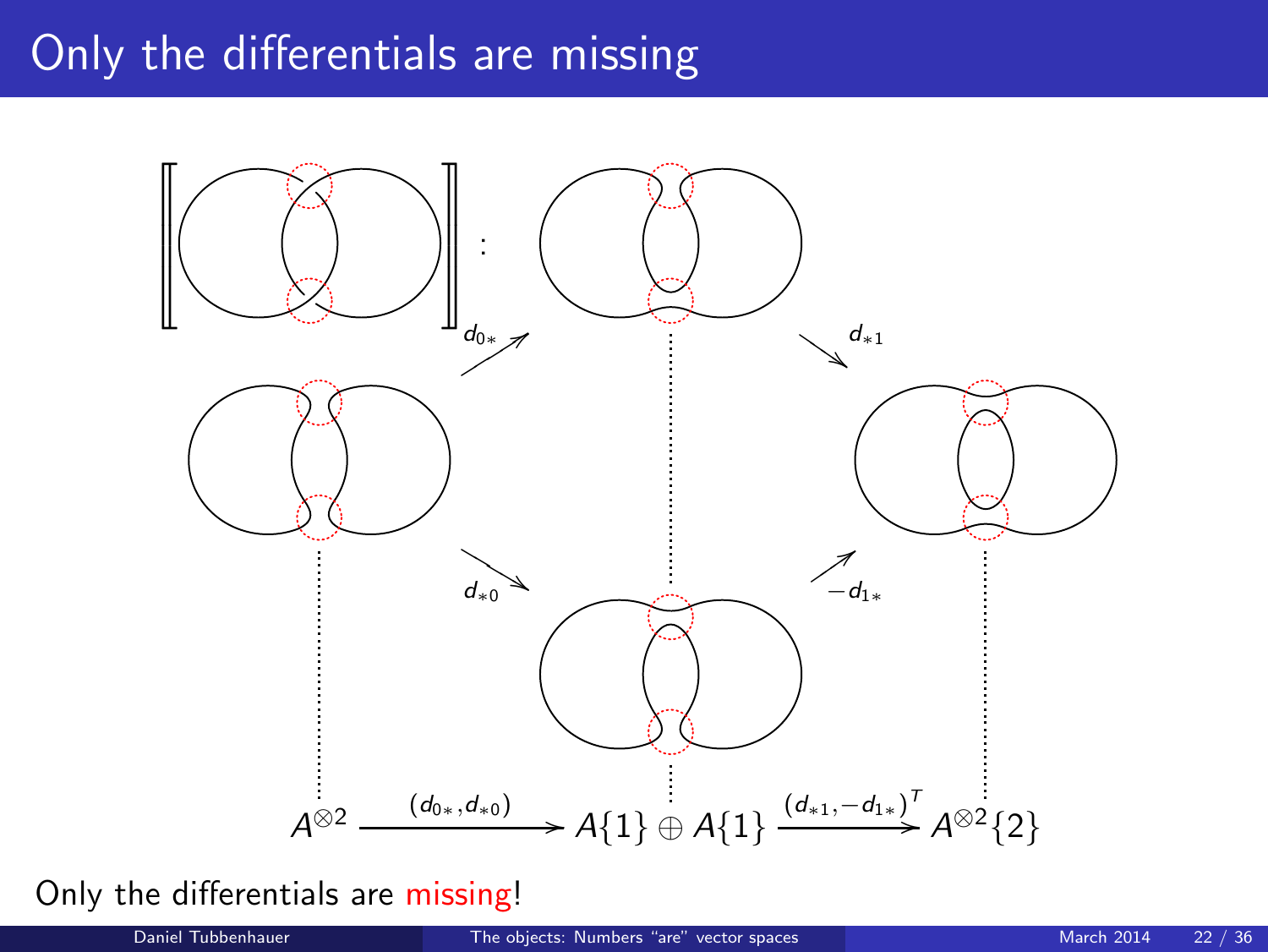### **Observation**

For the Jones polynomial  $J(\cdot)$ , due to the recursive procedure, it was enough to fix the value on the empty diagram. The same is true for  $\lVert \cdot \rVert$  on the level of chain groups. Thus, only the differentials are missing. But again, due to the recursive procedure, it suffices to fix the differentials in all

cases where  $L<sub>D</sub>$  has exactly one crossing.

There are (up to isotopies) exactly two diagrams  $L_D$  with one crossing, namely



<span id="page-22-0"></span>
$$
[\text{mod}:\text{mod}^{\Delta}\text{-}\text{mod}^{\{1\}}
$$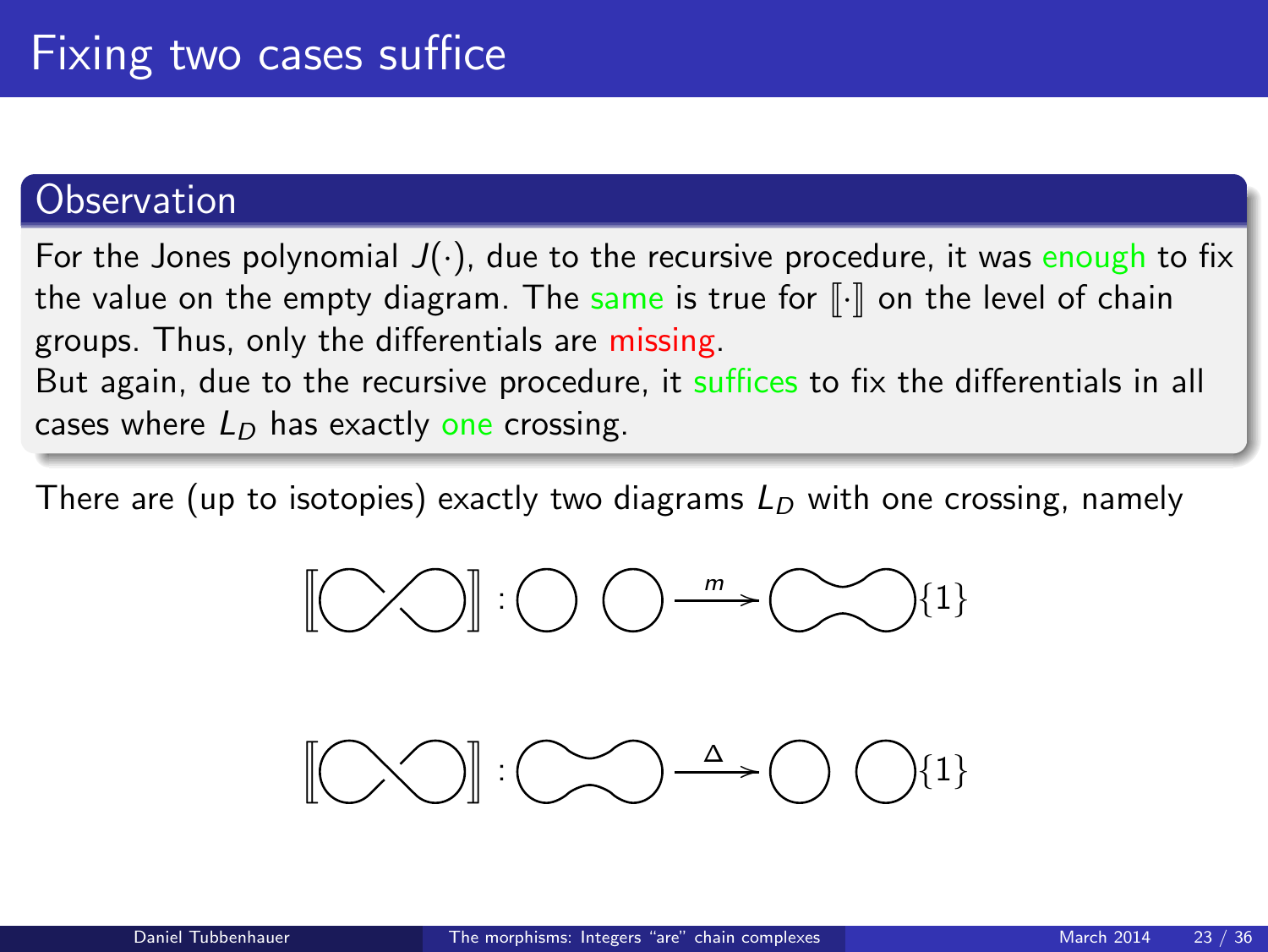### Definition

The algebra  $A = \mathbb{Q}[X]/X^2$  is a Frobenius algebra with multiplication  $m_A$  given by

 $m_A: A \otimes A \to A$ ,  $m_A(1 \otimes 1) = 1$ ,  $m_A(1 \otimes X) = X = m_A(X \otimes 1)$  and  $m_A(X \otimes X) = 0$ 

and comultiplication  $\Delta_A$  given by

 $\Delta_A$ :  $A \to A \otimes A$ ,  $\Delta_A(1) = 1 \otimes X + X \otimes 1$  and  $\Delta_A(X) = X \otimes X$ .

Both are of degree  $-1$  (e.g. deg  $X = -1$  and deg  $\Delta_A(X) = \deg X \otimes X = -2$ ). Thus, define

m:  $A \otimes A \rightarrow A\{1\}$ ,  $m = m_A$  and  $\Delta: A \rightarrow A \otimes A\{1\}$ ,  $\Delta = \Delta_A$ .

These are maps of degree 0.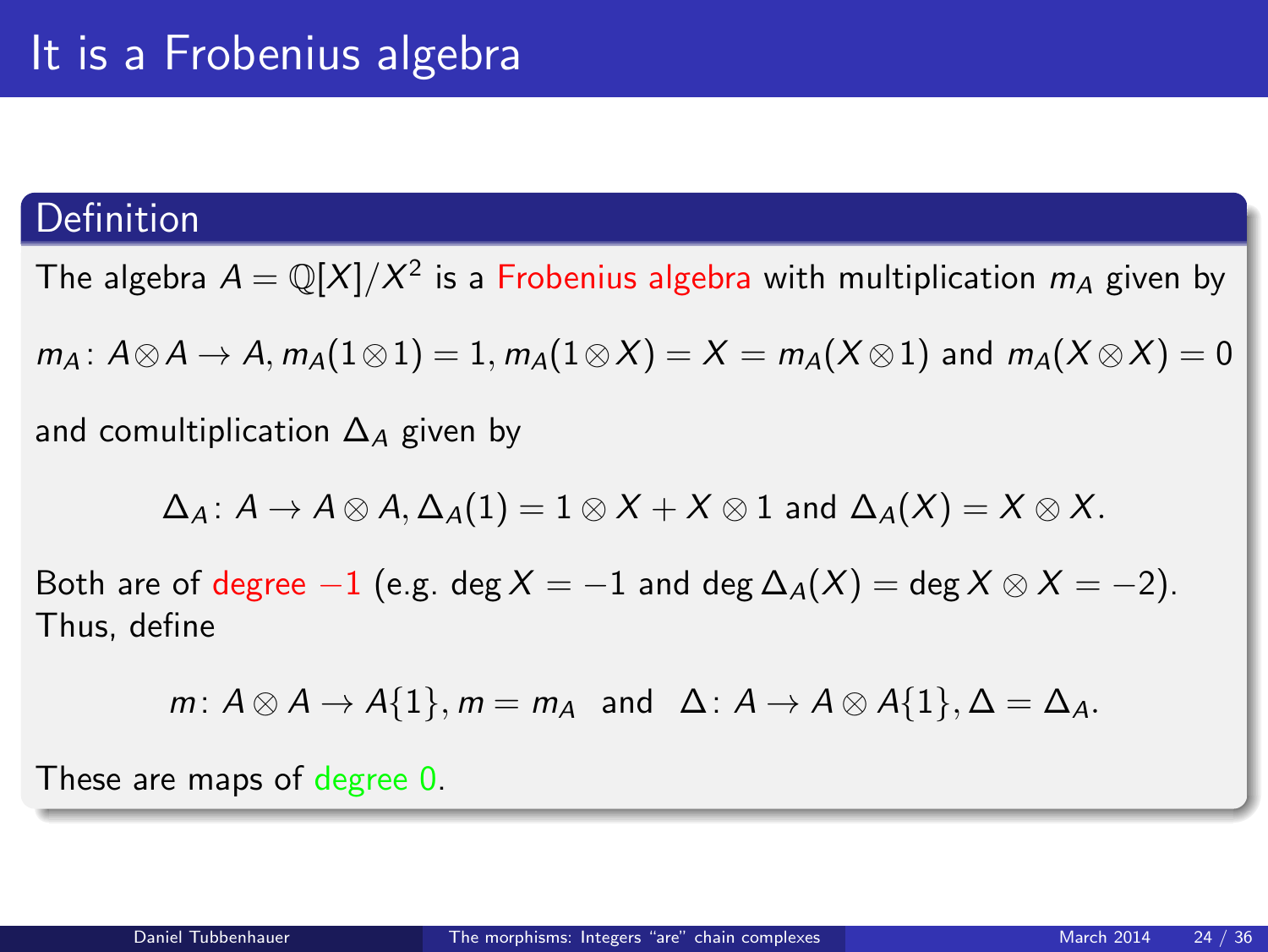# The Khovanov complex

### Definition/Theorem(Khovanov 1999)

Let  $L_D$  be an oriented link diagram with ordered crossings  $cr_1, \ldots, cr_n$ . Define  $\llbracket L_D \rrbracket$  and  $\mathbf{Kh}(L_D)$  recursively using the following categorified rules.

- $\bullet$   $\llbracket \emptyset \rrbracket = 0 \longrightarrow \mathbb{Q} \longrightarrow 0$  (normalization).
- $\bullet \cap \mathbb{R}$  =  $\Gamma(d_* : \mathbb{D} \cap \mathbb{R} \to \mathbb{D} \cap \{1\})$  (recursion step 1a).
- $\bullet \ \lbrack \hspace{-1.2mm}\lbrack \times \rbrack \rbrack = \lbrack \hspace{-1.2mm}\lbrack d_{\ast} : \lbrack \rbrack \rbrack \rbrack \rightarrow \lbrack \rbrack \ \ \lbrack \rbrack \{1\}\rbrack \ \ \text{(recursion step 1b)}$ .
- $\bigcirc$   $\bigcirc$  II  $L_D$  = A  $\otimes$   $\bigcirc$   $L_D$  (recursion step 2).
- Kh( $L_D$ ) =  $\llbracket L_D \rrbracket \langle n_- \rangle \{ n_+ 2n_+ \}$  (Re-normalization).

The Khovanov complex of  $L<sub>D</sub>$  does not depend (up to chain isomorphisms) on the ordering of the crossings and is well-defined as a chain complex (aka  $d^2=0$ ). It is an invariant of oriented links, i.e.

$$
L_D \sim \tilde{L}_D \Rightarrow \text{Kh}(L_D) = \text{Kh}(\tilde{L}_D)
$$
 as objects of  $C_h$  (the homotopy category).

Moreover, the Khovanov complex categorifies the Jones polynomial, i.e.

$$
\chi_{\rm q}(\mathbf{Kh}(L_D))=[2]J(L_D).
$$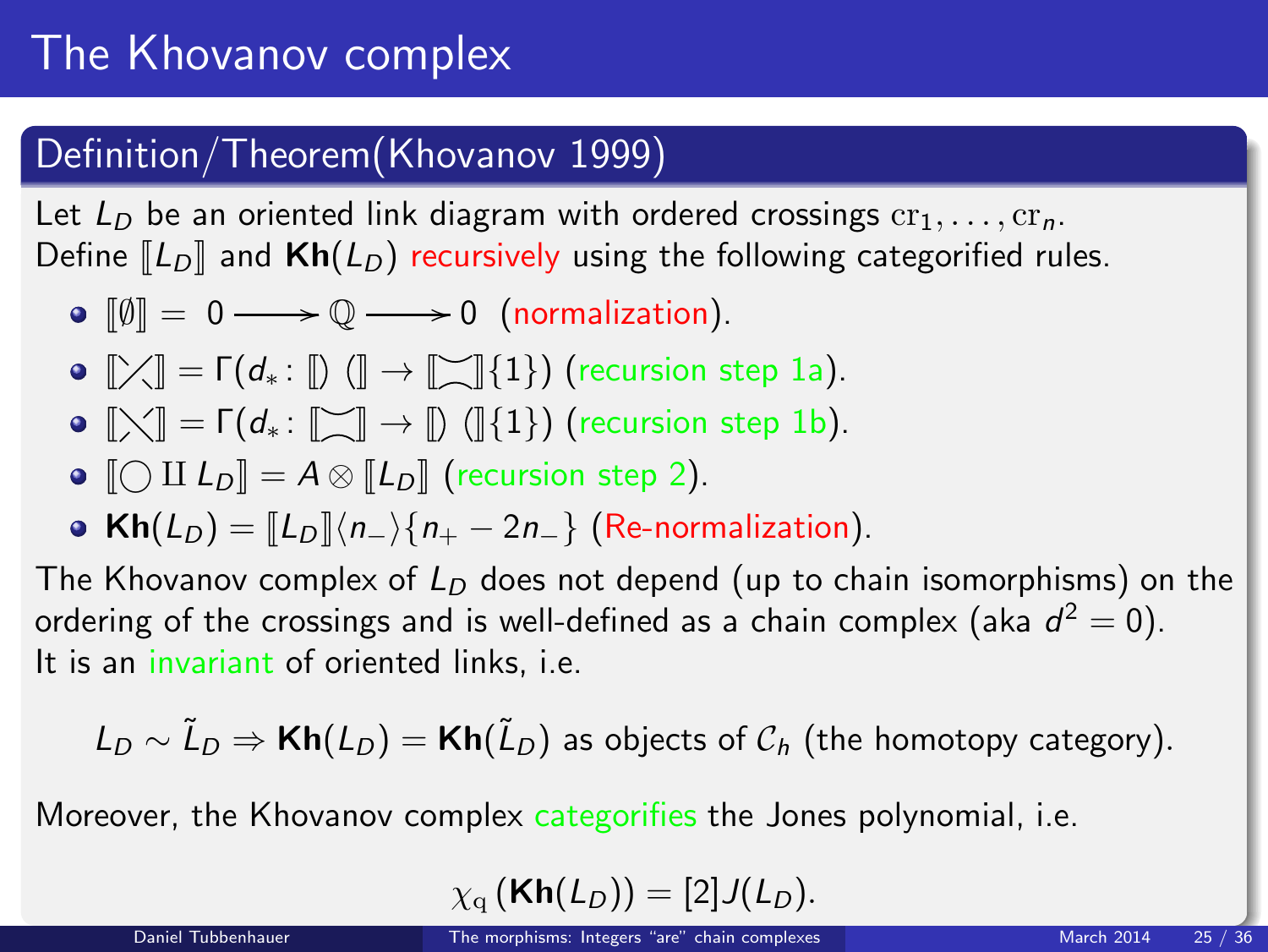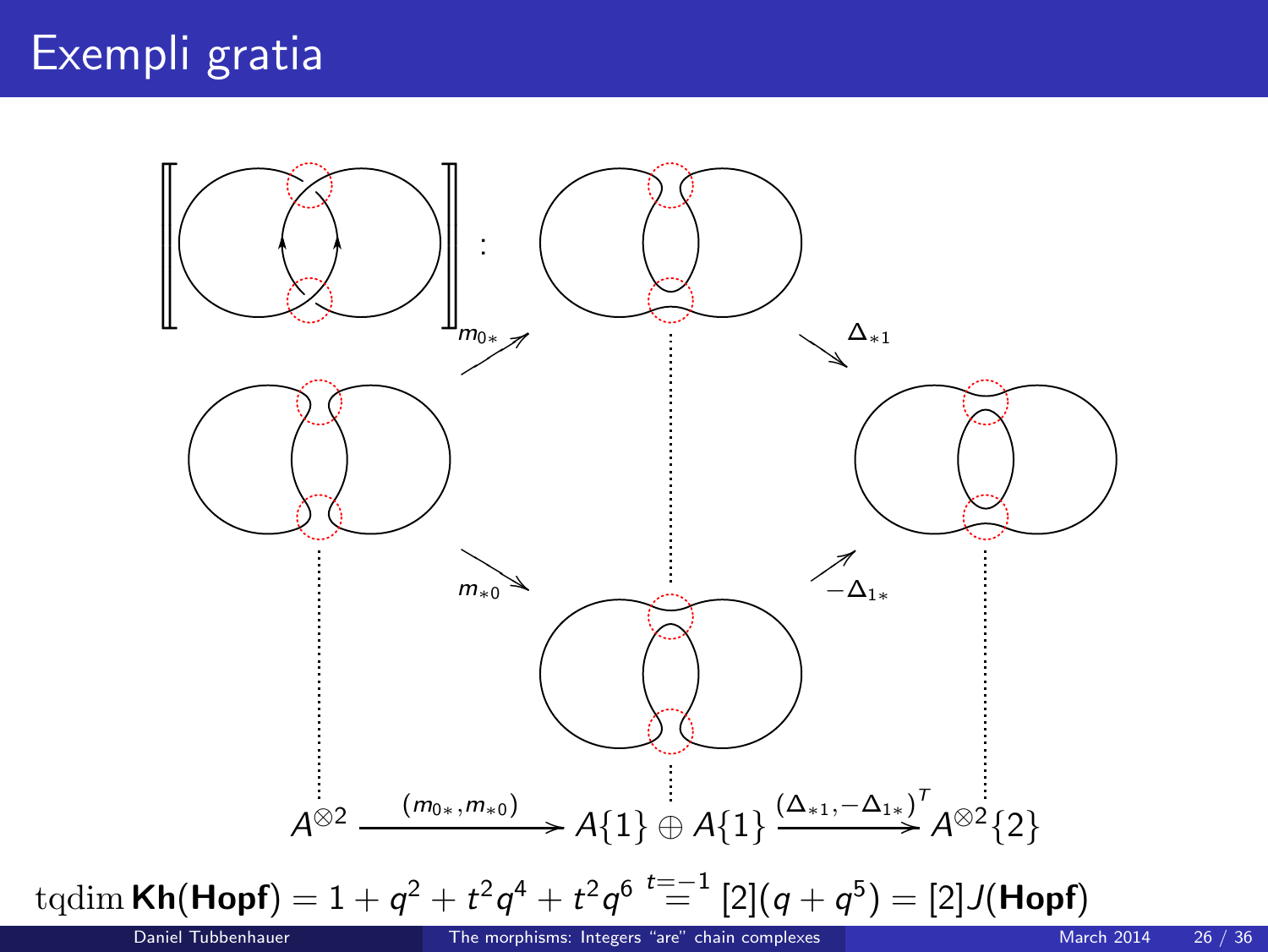- It is functorial (in this formulation only up to a sign).
- Khovanov's construction can be extended to a categorification of the HOMFLY-PT polynomial.
- Kronheimer and Mrowka showed that Khovanov homology detects the unknot. This is still an open question for the Jones polynomial.
- Rasmussen obtained from the homology an invariant that "knows" the slice genus and used it to give a combinatorial proof of the Milnor conjecture.
- Rasmussen also gives a way to combinatorial construct exotic  $\mathbb{R}^4$ .
- The categorification is not unique, e.g. the so-called "odd Khovanov homology" differs over Q.
- Before I forget: It is a strictly stronger invariant.

After Khovanov lots of other homologies of "Khovanov-type" were discovered. So we need to understand this better.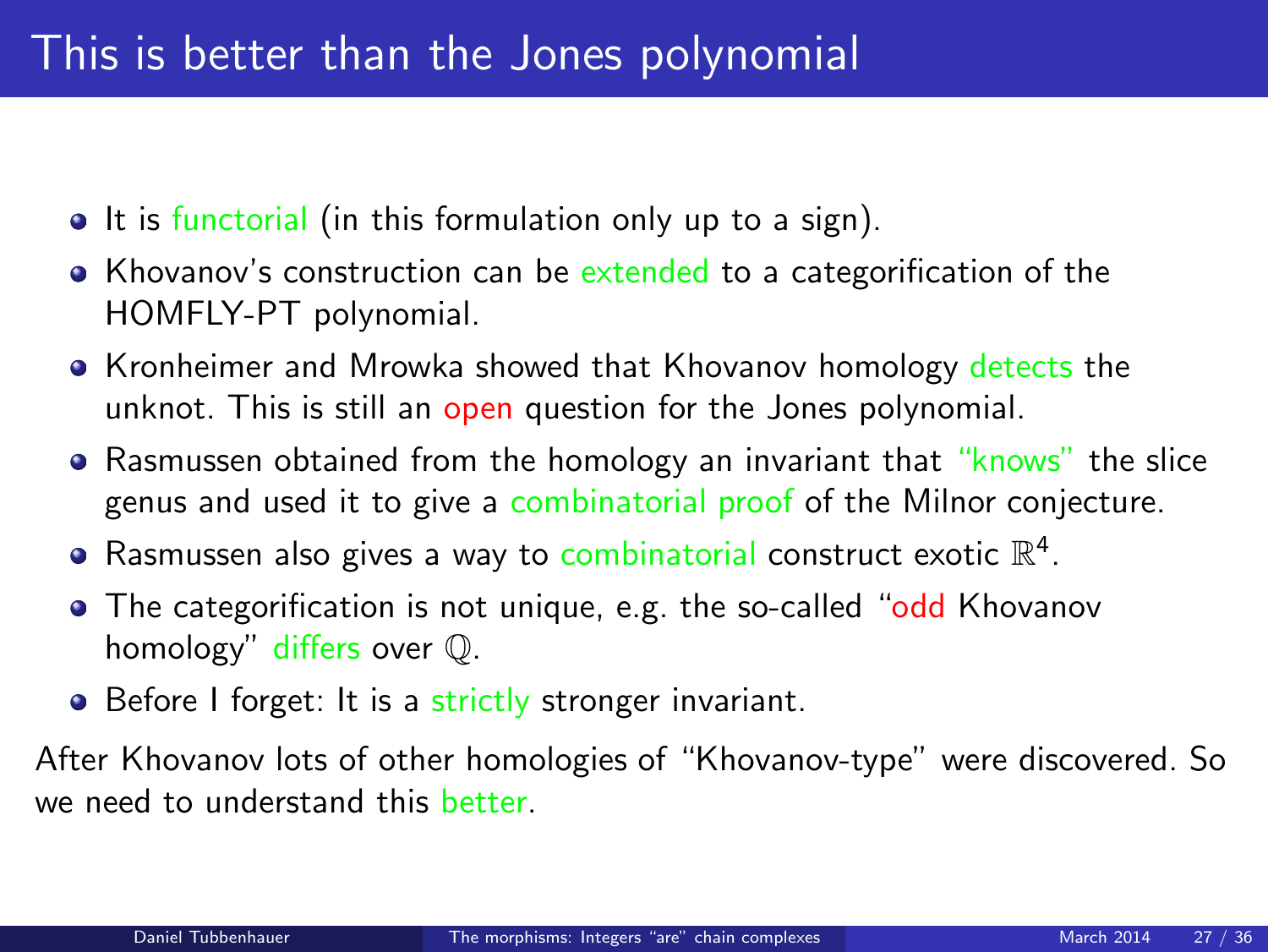# A tangle is an intertwiner

Let  $\frak g$  be any classical Lie algebra. Denote by  $\lambda_i,\mu_j$  the  $\boldsymbol{\mathsf U}_q(\frak g)$ -representation of highest weight  $V_{\lambda_i},V_{\mu_j}.$  Let  $\mathcal{T}_D$  be a diagram of a,  $\lambda_i,\mu_j$ -colored, oriented tangle.

<span id="page-27-0"></span>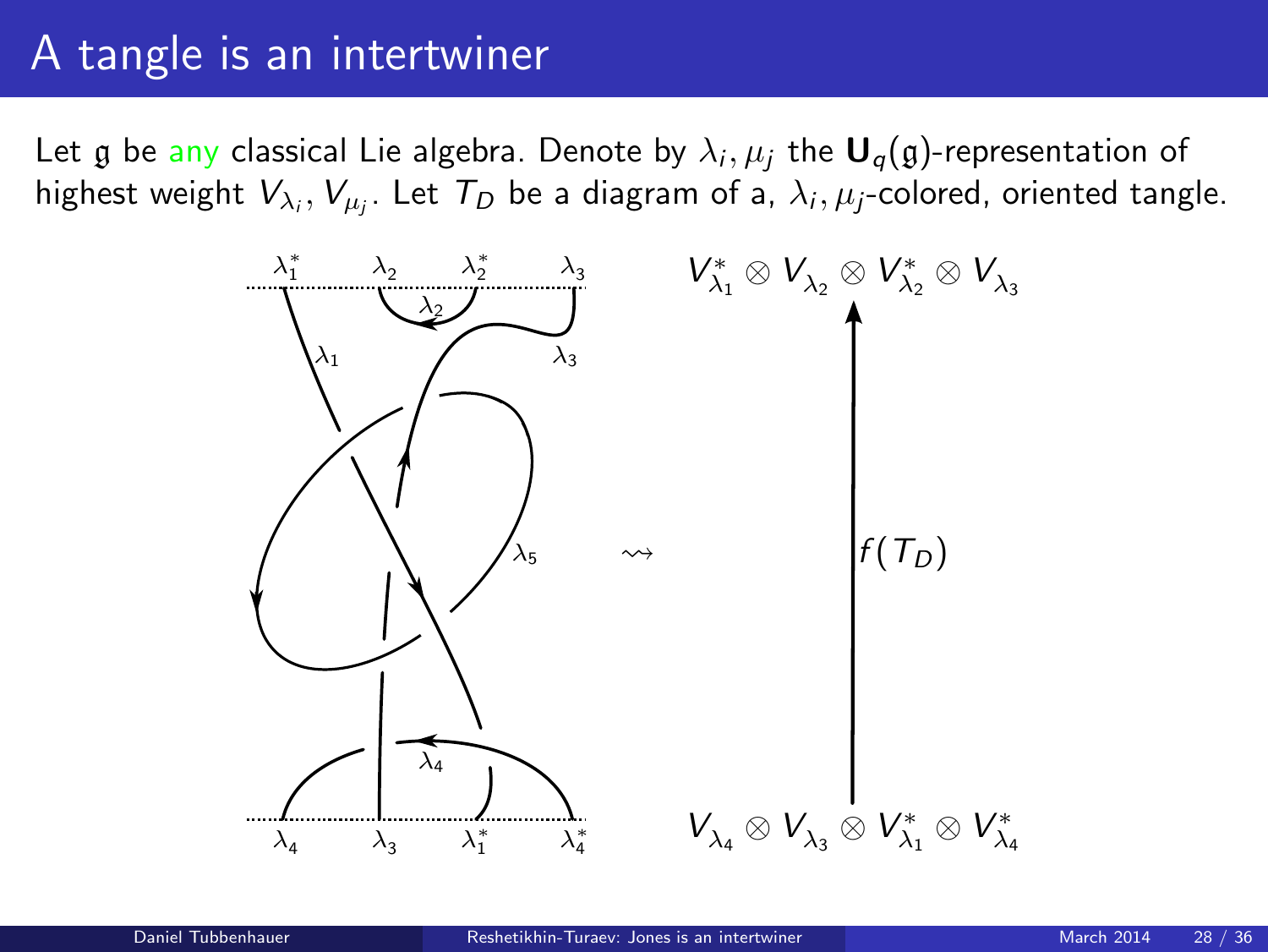## Definition(Reshetikhin-Turaev 1990)

For a diagram of a colored, oriented tangle  $T<sub>D</sub>$  with b bottom and t top points and each pair of tuples  $(\lambda_1,\ldots,\lambda_b),(\mu_1,\ldots,\mu_t)$  define a certain  $\mathbf{U}_q(\mathfrak{g})$ -intertwiner

$$
f(T_D): V_{\lambda_1} \otimes \cdots \otimes V_{\lambda_b} \to V_{\mu_1} \otimes \cdots \otimes V_{\mu_t}.
$$

### Theorem(Reshetikhin-Turaev 1990)

The  $U_q(g)$ -intertwiner  $f(T_D)$  is an invariant of  $T_D$ .

### Corollary(Reshetikhin-Turaev 1990)

In the case of colored, oriented links  $L_D$  we have

$$
f(L_D): \mathbb{Q}(q) \to \mathbb{Q}(q), \ 1 \mapsto P_{\mathsf{RT}}(L_D) \in \mathbb{Z}[q, q^{-1}],
$$

that is each configuration as above gives a polynomial invariant of oriented links!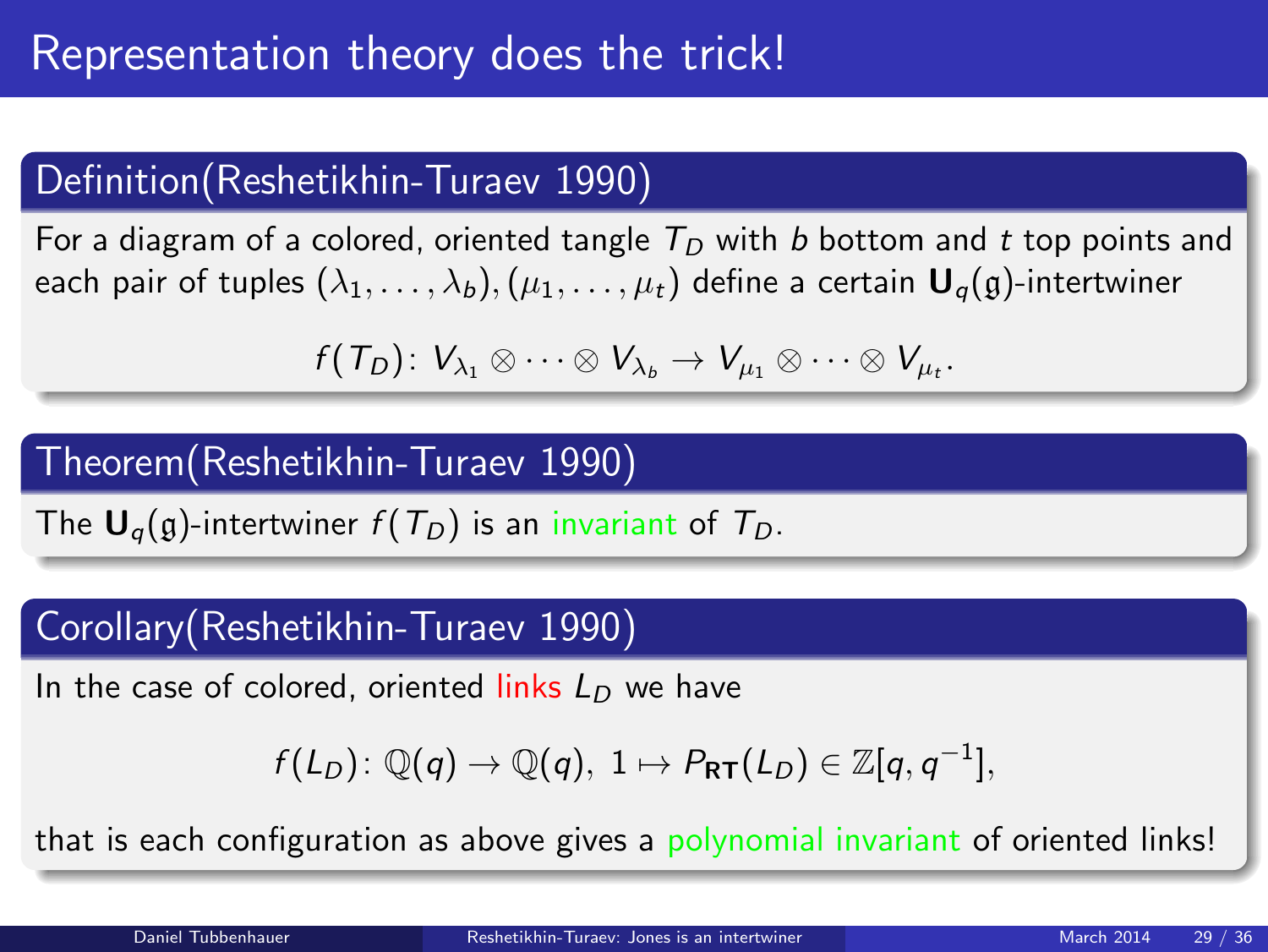### **Example**

We have the following list of examples!

- Let  $\mathfrak{g}=\mathfrak{sl}_2.$  If we restrict to the  $\mathsf{U}_q(\mathfrak{sl}_2)$ -vector representation  $\mathbb{Q}^2$ , then the Reshetikhin-Turaev polynomial  $P_{RT}(\cdot)$  is the Jones or  $s/2$ -polynomial.
- Let  $\mathfrak{g}=\mathfrak{sl}_n.$  If we restrict to the  $\mathbf{U}_q(\mathfrak{sl}_n)$ -vector representation  $\mathbb{Q}^n$ , then the Reshetikhin-Turaev polynomial  $P_{RT}(\cdot)$  is the  $sI_n$ -polynomial.
- But the Reshetikhin-Turaev polynomial is much more generalize than all of them and "explains" them using one concept.
- This can be also done in the root of unity case  $q = \exp(2\pi i \frac{k}{n})$ , i.e. it is connected to the Witten-Reshetikhin-Turaev invariants of 3-Manifolds.

Moral: A lot of link polynomials are special instances of symmetries of the quantum groups  $U_q(g)$ !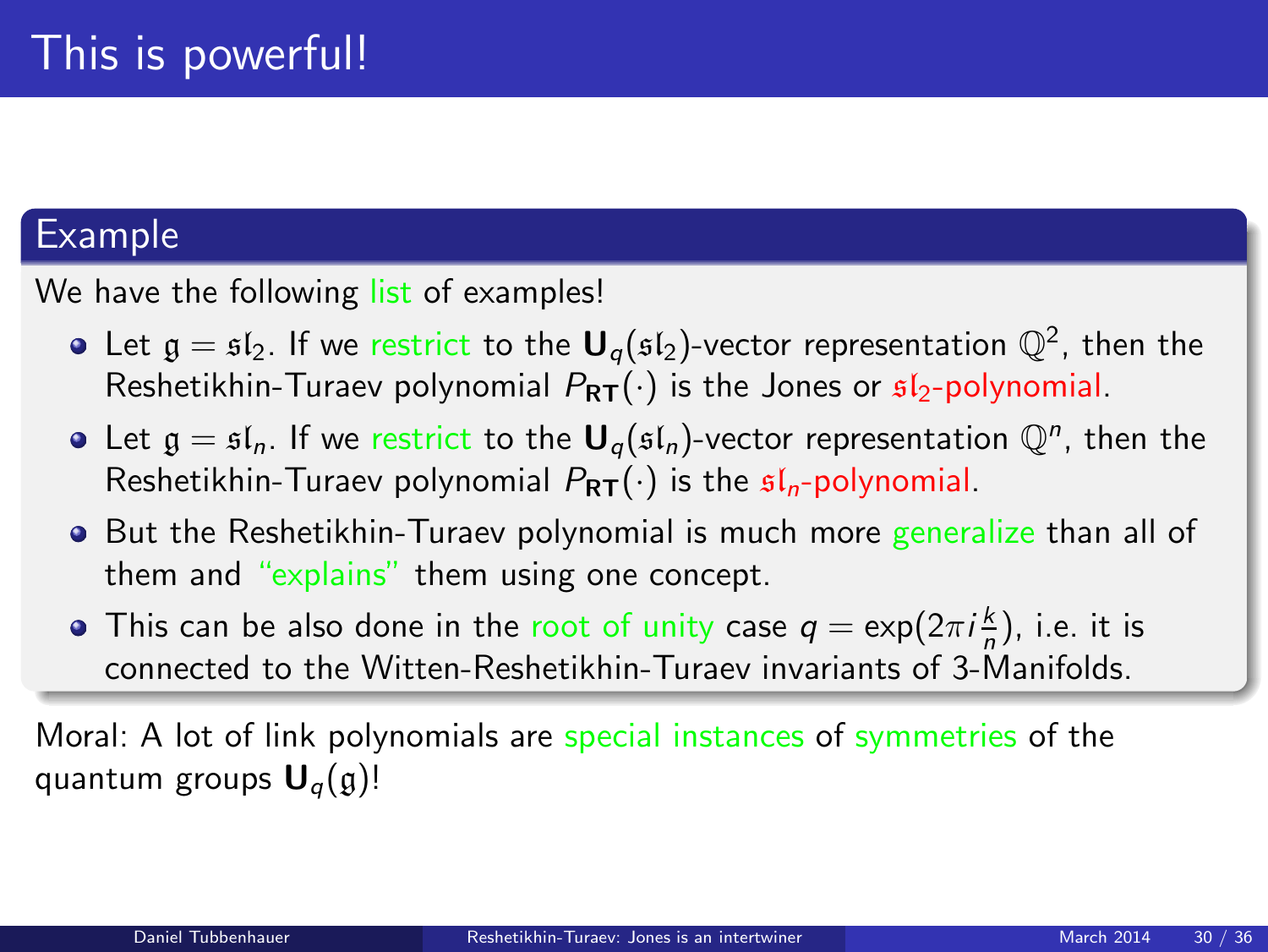### Definition

For  $m \in \mathbb{N}_{>1}$  the quantum special linear algebra  $\mathbf{U}_q(\mathfrak{sl}_m)$  is the associative, unital  $\mathbb{Q}(q)$ -algebra generated by  $\mathcal{K}_i^{\pm 1}$  and  $E_i$  and  $F_i$ , for  $i=1,\ldots,m-1$ , subject the following relations.

<span id="page-30-0"></span>
$$
K_{i}K_{j} = K_{j}K_{i}, \quad K_{i}K_{i}^{-1} = K_{i}^{-1}K_{i} = 1,
$$
\n
$$
E_{i}F_{j} - F_{j}E_{i} = \delta_{i,j} \frac{K_{i}K_{i+1}^{-1} - K_{i}^{-1}K_{i+1}}{q - q^{-1}},
$$
\n
$$
K_{i}E_{j} = q^{(\epsilon_{i},\alpha_{j})}E_{j}K_{i},
$$
\n
$$
K_{i}F_{j} = q^{-(\epsilon_{i},\alpha_{j})}F_{j}K_{i},
$$
\n
$$
E_{i}^{2}E_{j} - [2]E_{i}E_{j}E_{i} + E_{j}E_{i}^{2} = 0, \quad \text{if} \quad |i - j| = 1,
$$
\n
$$
E_{i}E_{j} - E_{j}E_{i} = 0, \quad \text{else},
$$
\n
$$
F_{i}^{2}F_{j} - [2]F_{i}F_{j}F_{i} + F_{j}F_{i}^{2} = 0, \quad \text{if} \quad |i - j| = 1,
$$
\n
$$
F_{i}F_{j} - F_{j}F_{i} = 0, \quad \text{else}.
$$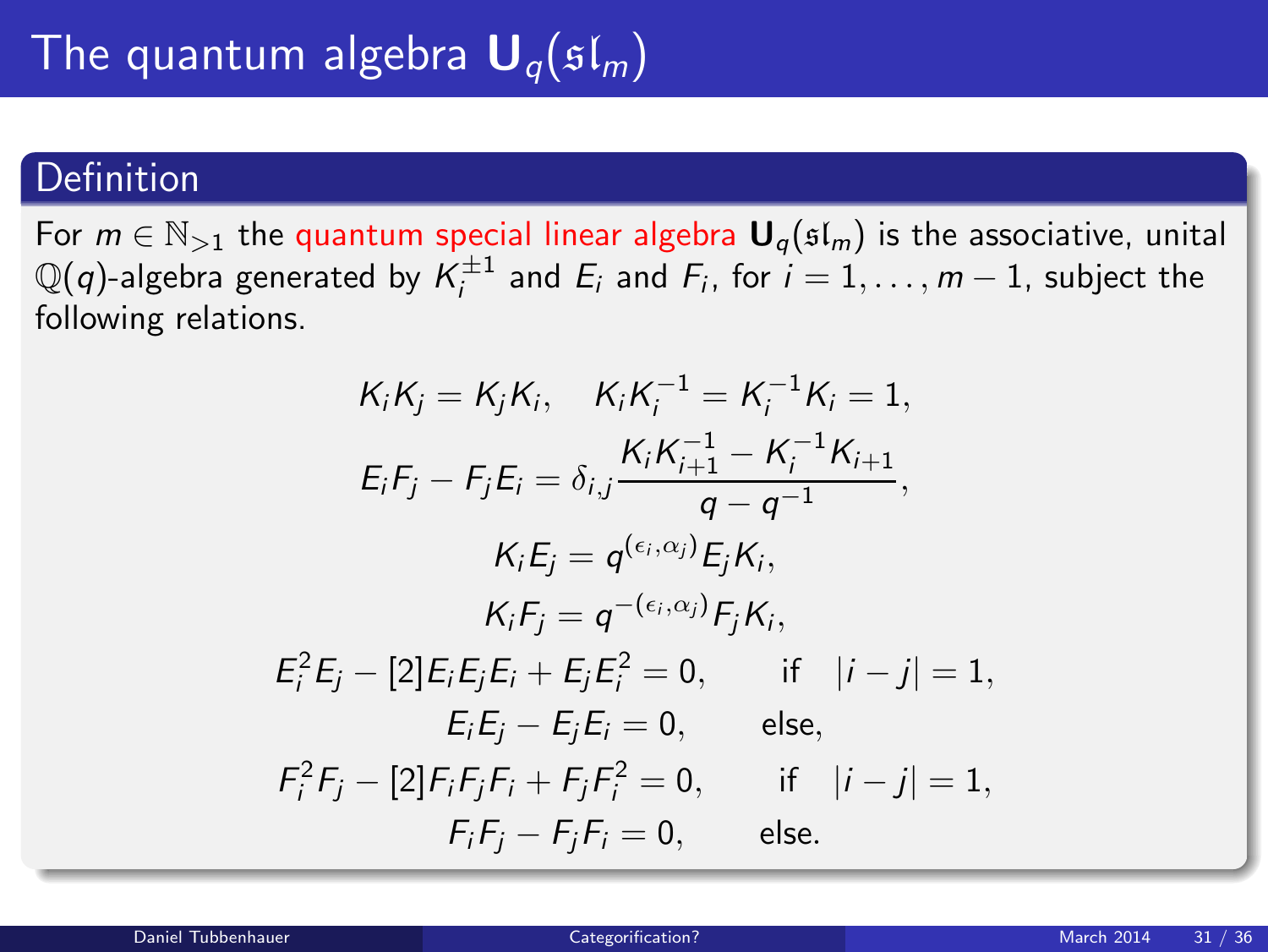### Definition(Beilinson-Lusztig-MacPherson)

For each  $\vec{k} \in \mathbb{Z}^{m-1}$  adjoin an idempotent  $1_{\vec{k}}$  (think: projection to the  $\vec{k}$ -weight space!) to  $U_q(\mathfrak{sl}_m)$  and add some relations, e.g.

$$
1_{\vec{k}}1_{\vec{k}'}=\delta_{\vec{k},\vec{k}'}1_{\vec{k}} \text{ and } K_{\pm i}1_{\vec{k}}=q^{\pm \vec{k}_i}1_{\vec{k}} \text{ (no } K's \text{ anymore!).}
$$

The idempotented quantum special linear algebra is defined by

$$
\dot{\mathbf{U}}_q(\mathfrak{sl}_m)=\bigoplus_{\vec{k},\vec{k}'\in\mathbb{Z}^{m-1}}1_{\vec{k}}\,\mathbf{U}_q(\mathfrak{sl}_m)1_{\vec{k}'}.
$$

Its lower part  $\dot{\mathsf{U}}_q^ _q$  ( $\mathfrak{sl}_m$ ) is the subalgebra of only  $F$ 's.

An important fact: The  $\dot{\mathsf{U}}_q(\mathfrak{sl}_m)$  has the "same" representation theory as  $\mathsf{U}_q(\mathfrak{sl}_m)$ and  $\dot{\mathsf{U}}^-_a$  $_{q}$  ( $\mathfrak{sl}_{m}$ ) suffices to describe it.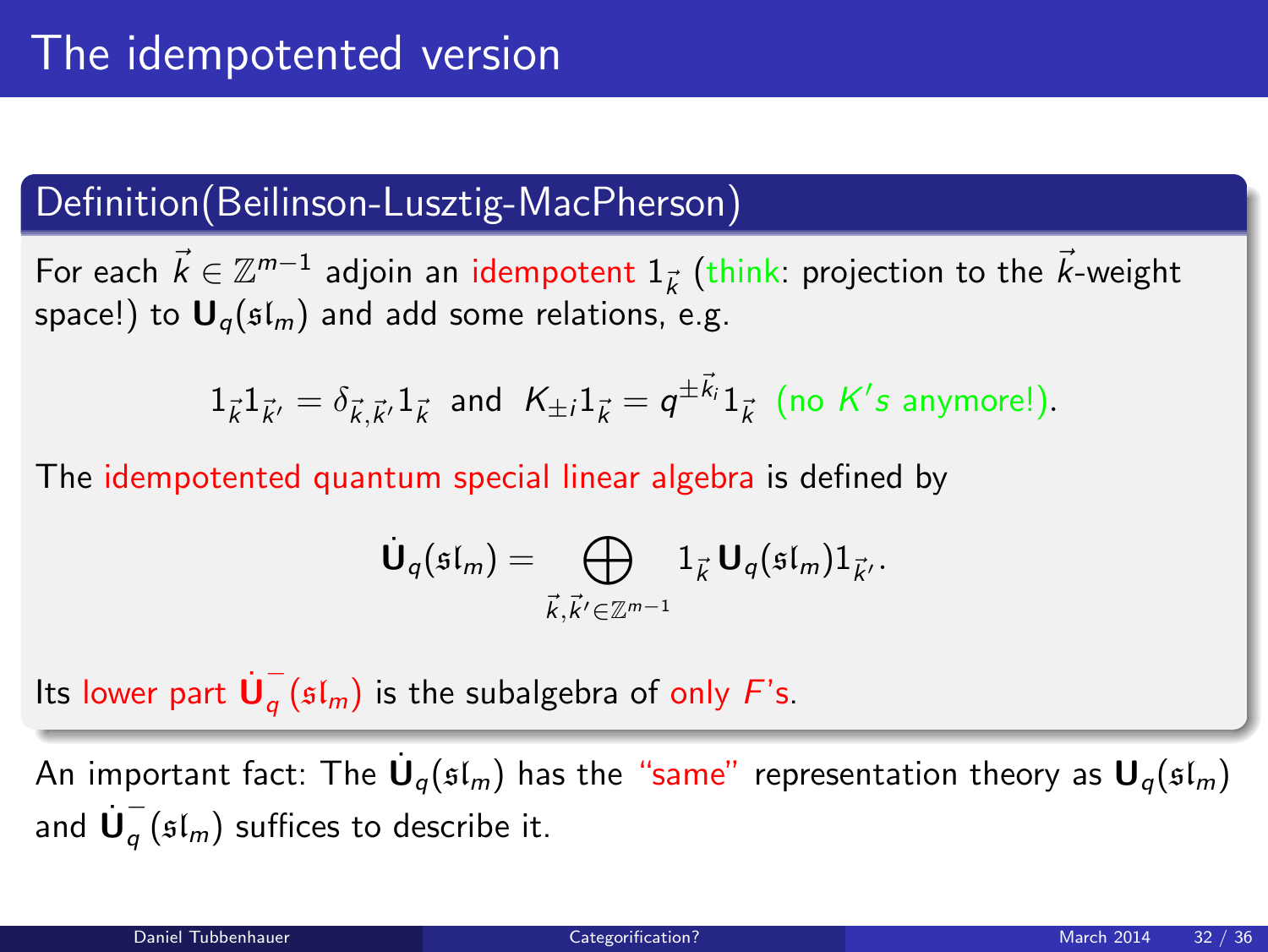# The cyclotomic KL-R algebra

### Definition(Khovanov-Lauda, Rouquier 2008/2009)

The KL-R algebra  $R_m$  associated to a number  $m > 1$  is defined to be the free, graded Q-algebra generated by horizontal and vertical stacking of  $k \in \{1, \ldots, m-1\}$ -colored idempotents, dotted lines and crossings

$$
\begin{vmatrix} 1 & 1 \\ 1 & 1 \\ 1 & 1 \end{vmatrix}
$$
 and 
$$
\begin{vmatrix} 1 & 1 \\ 1 & 1 \end{vmatrix}
$$
 and 
$$
\begin{vmatrix} 1 & 1 \\ 1 & 1 \end{vmatrix}
$$
 and 
$$
\begin{vmatrix} 1 & 1 \\ 1 & 1 \end{vmatrix}
$$
 and 
$$
\begin{vmatrix} 1 & 1 \\ 1 & 1 \end{vmatrix}
$$
 and 
$$
\begin{vmatrix} 1 & 1 \\ 1 & 1 \end{vmatrix}
$$
 and 
$$
\begin{vmatrix} 1 & 1 \\ 1 & 1 \end{vmatrix}
$$
 and 
$$
\begin{vmatrix} 1 & 1 \\ 1 & 1 \end{vmatrix}
$$
 and 
$$
\begin{vmatrix} 1 & 1 \\ 1 & 1 \end{vmatrix}
$$
 and 
$$
\begin{vmatrix} 1 & 1 \\ 1 & 1 \end{vmatrix}
$$

where multiplication is defined by vertical stacking of diagrams if colors and number of strands match and zero otherwise modulo some relations like

$$
\sum_{i} y = \begin{bmatrix} 0 & 0 & 0 \\ 0 & 0 & 0 \\ 0 & 0 & 0 \end{bmatrix} \begin{bmatrix} 0 & 0 & 0 \\ 0 & 0 & 0 \\ 0 & 0 & 0 \\ 0 & 0 & 0 \end{bmatrix} \begin{bmatrix} 0 & 0 & 0 \\ 0 & 0 & 0 \\ 0 & 0 & 0 \\ 0 & 0 & 0 \end{bmatrix} \begin{bmatrix} 0 & 0 & 0 \\ 0 & 0 & 0 \\ 0 & 0 & 0 \end{bmatrix}
$$

There is a cyclotomic quotient  $R_{\Lambda}$  associated to a  $\mathbf{U}_q(\mathfrak{sl}_m)$ -highest weight  $\Lambda$ .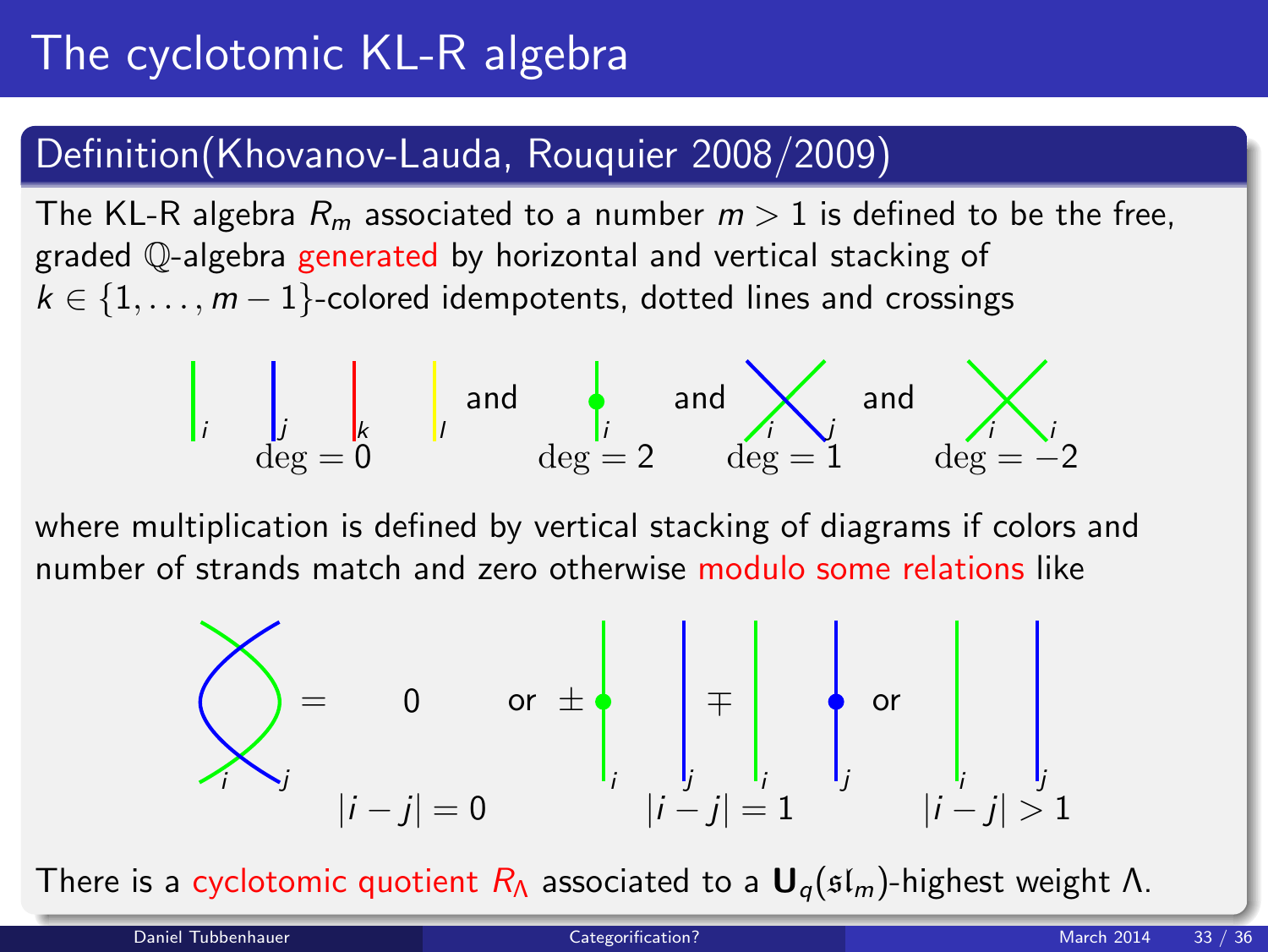## Theorem(Khovanov-Lauda, Rouquier)

We have

$$
\dot{\mathbf{U}}_q^-(\mathfrak{sl}_m) \cong K_0^{\oplus}(R_m) \otimes_{\mathbb{Z}[q,q^{-1}]} \mathbb{Q}(q).
$$

Theorem(Brundan-Kleshchev, Lauda-Vazirani, Webster,...>2008)

Let  $V_\Lambda$  be the  $\dot{\mathsf{U}}_q(\mathfrak{sl}_m)$ -module of highest weight Λ. We have (as  $\dot{\mathsf{U}}_q(\mathfrak{sl}_m)$ -modules) ⊕

$$
V_{\Lambda} \cong K_0^{\oplus}(R_{\Lambda}) \otimes_{\mathbb{Z}[q,q^{-1}]} \mathbb{Q}(q).
$$

### Question

Reshetikhin-Turaev used  $\dot{\mathbf{U}}_q(\mathfrak{sl}_m)$ -highest weight theory for the link-polynomials. Can we use  $R_m$  or  $R_\Lambda$  to obtain Khovanov homology?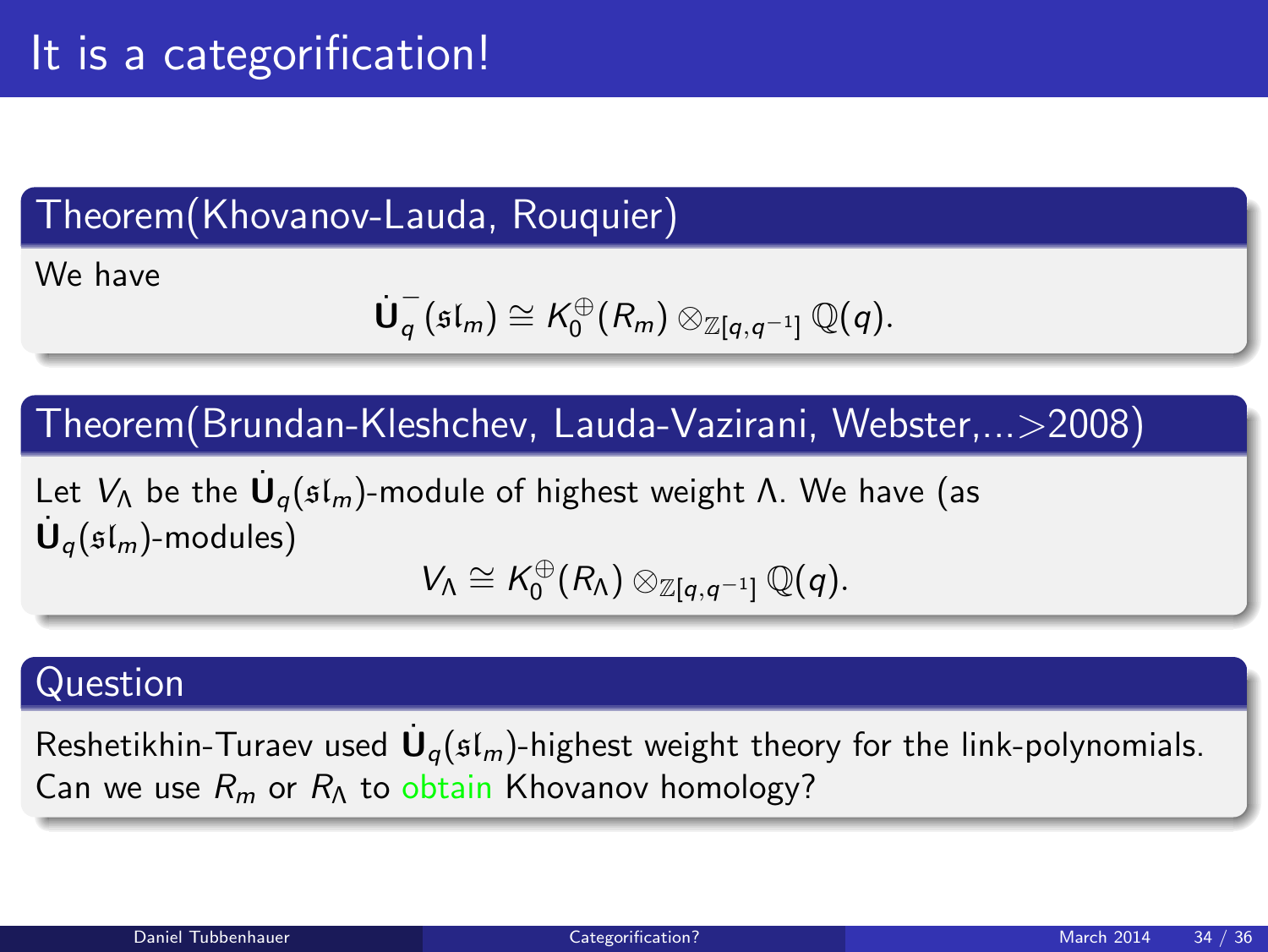### Theorem(Short answer)

Yes, but for the  $\mathfrak{sl}_n$ -link homology I need categorified  $\dot{\mathsf{U}}_q(\mathfrak{sl}_m)$ -highest weight theory. Not quite "categorified" RT-link polynomials...

Very roughly: Use so-called categorified q-skew Howe duality to express a link diagram  $L_D$  as a certain string of only  $\mathit{F}_i^{(j)}$  $i_j^{(U)}$ 's. Obtain a complex as



This, under categorified q-skew Howe duality, gives the  $sI_n$ -link homology.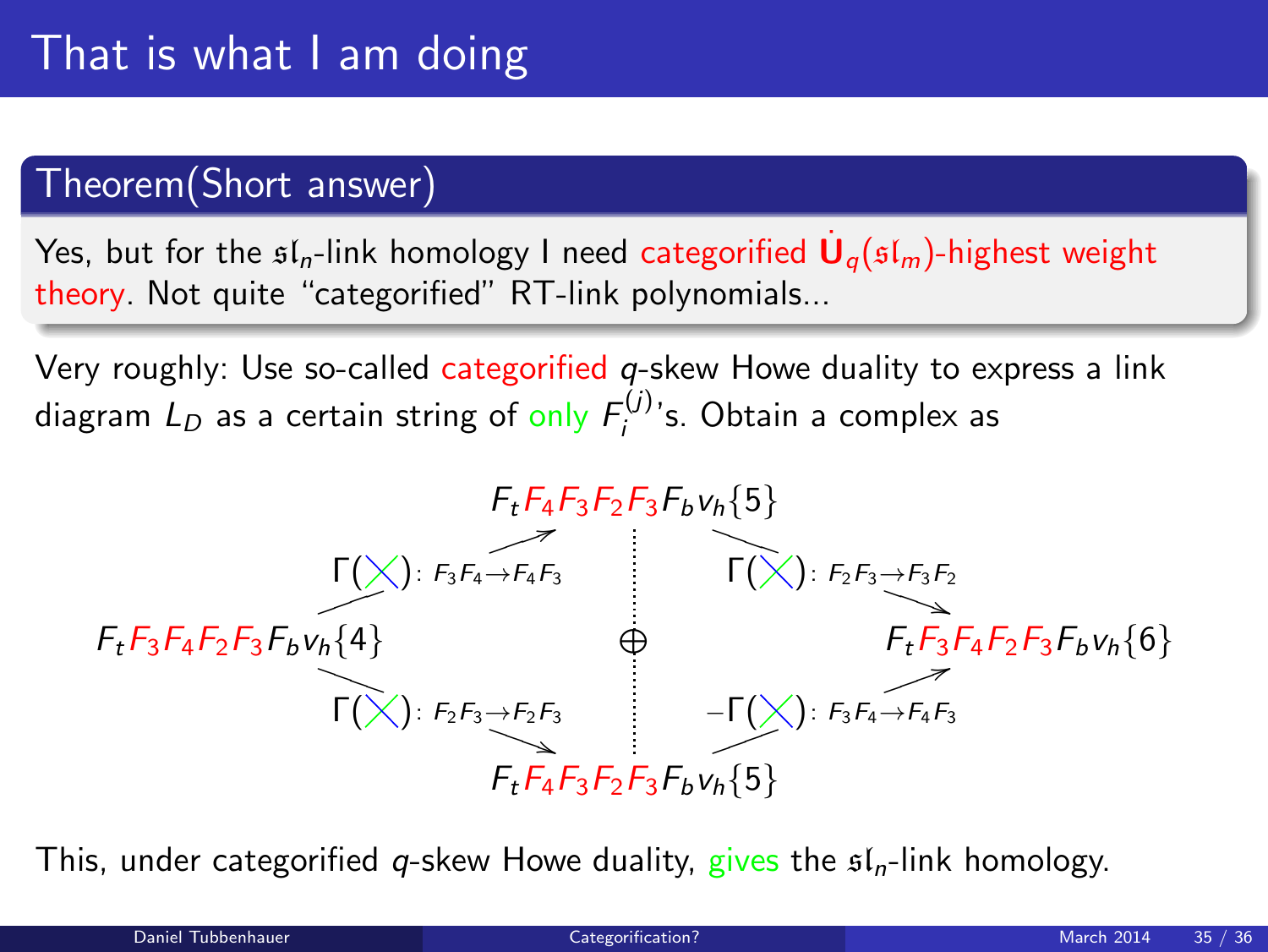There is still much to do...